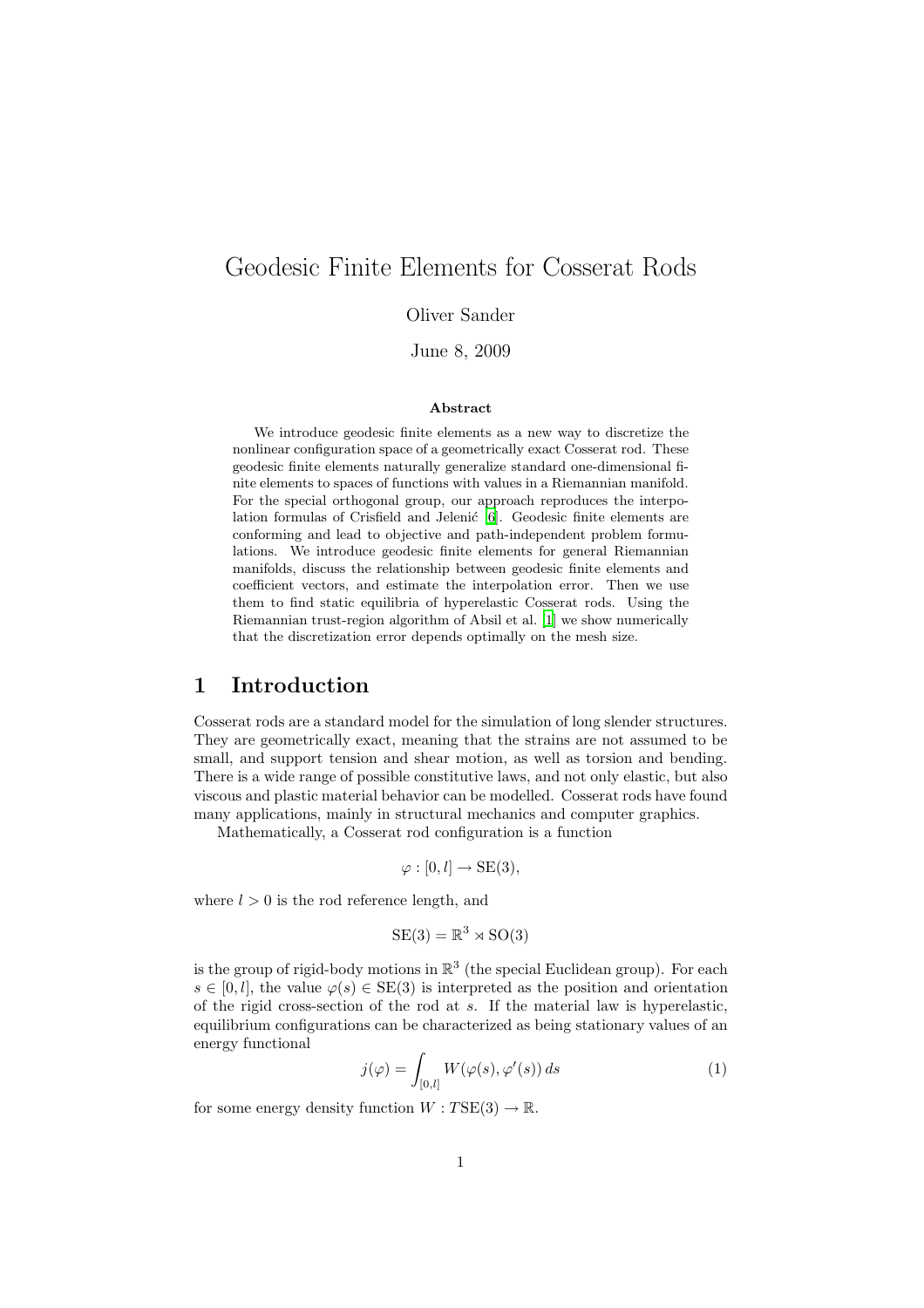The nonlinearity of the rod configuration space prohibits the use of standard discretization techniques. The standard approach of the linear finite element method would be to restrict the minimization of [\(1\)](#page-0-0) to a finite-dimensional space, usually a subspace of the continuous one. The finite-dimensional space is constructed by setting up a grid  $G$ , which, in the case of a one-dimensional domain  $\Omega = [0, l]$  is a partitioning of  $[0, l]$  in a set of nonoverlapping intervals

$$
[0,l] = \prod_{i=0}^{n-2} [l_i, l_{i+1}].
$$
 (2)

The discrete functions are then constructed from coefficient vectors and certain interpolation rules. In the easiest case the coefficients correspond to function values at the grid vertices and the discrete functions are defined by piecewise linear interpolation.

While this works well as long as  $\varphi$  takes values in a linear space, it is unclear how the construction can be generalized to nonlinear spaces. Linear interpolation depends on the presence of a vector space structure, and the one-to-one correspondence between discrete functions and vectors of coefficients implicitly assumes the presence of a basis of the ansatz space, which is also only available in vector spaces. Stated in more practical terms, it is unclear how to interpolate between two given coefficients  $v_i, v_{i+1} \in SE(3)$ . For a given element  $[l_i, l_{i+1}],$ the integral [\(1\)](#page-0-0) needs to be approximated by a quadrature formula,

$$
\int_{[l_i,l_{i+1}]} W(\varphi(s),\varphi'(s))\,ds \approx \sum_j w_j W(\varphi(q_j),\varphi'(q_j))
$$

with  $q_j \in [l_i, l_{i+1}]$  a finite set of quadrature points and  $w_j \in \mathbb{R}$  the corresponding weights. The standard (first-order) finite element method defines  $\varphi(q_i)$  and  $\varphi'(q_j)$  by linear interpolation between  $v_i$  and  $v_{i+1}$ . However, this is not possible for rod problems because  $SE(3)$  is nonlinear.

This problem has been widely discussed in the literature, and several approaches have been proposed. Simo and Vu-Quoc [\[16](#page-25-0)] suggested to never interpolate rotations but to treat the values  $\varphi(q_j)$  and gradients  $\varphi'(q_j)$  at the quadrature points as history variables. Each iteration step of a Newton-type solver would produce a vector of corrections  $c \in TSE(3)^n$ . Since each tangent space of  $SE(3)^n$  is linear, the algebraic corrections could be associated to linear finite element functions, and hence updates for the values at the quadrature points could be computed.

The method by [Simo and Vu-Quoc](#page-25-0) was widely used until, however, Crisfield and Jelenić [\[6](#page-24-0)] showed that the outcome is path-dependent, even if the original problem is not. To interpolate on the rotation group SO(3) they suggested instead to consider the finite rotation from  $v_i$  to  $v_{i+1}$  and interpolate the rotation angle. This is path-independent, as only total rotational parameters are interpolated and no incremental ones (cf.  $[14, p. 14]$ ). Crisfield and Jelenić also proved that their interpolation method is objective, meaning that the strain measures are invariant under rigid-body movements of the observer.

Sansour and Wagner [\[14](#page-24-2)] proposed another interpolation method that is also path-independent. They used the inverse exponential map on SO(3) to map nodal values onto the Lie algebra  $\mathfrak{so}(3)$ , which is the space of skew-symmetric matrices. This being a linear space, intermediate values could be computed there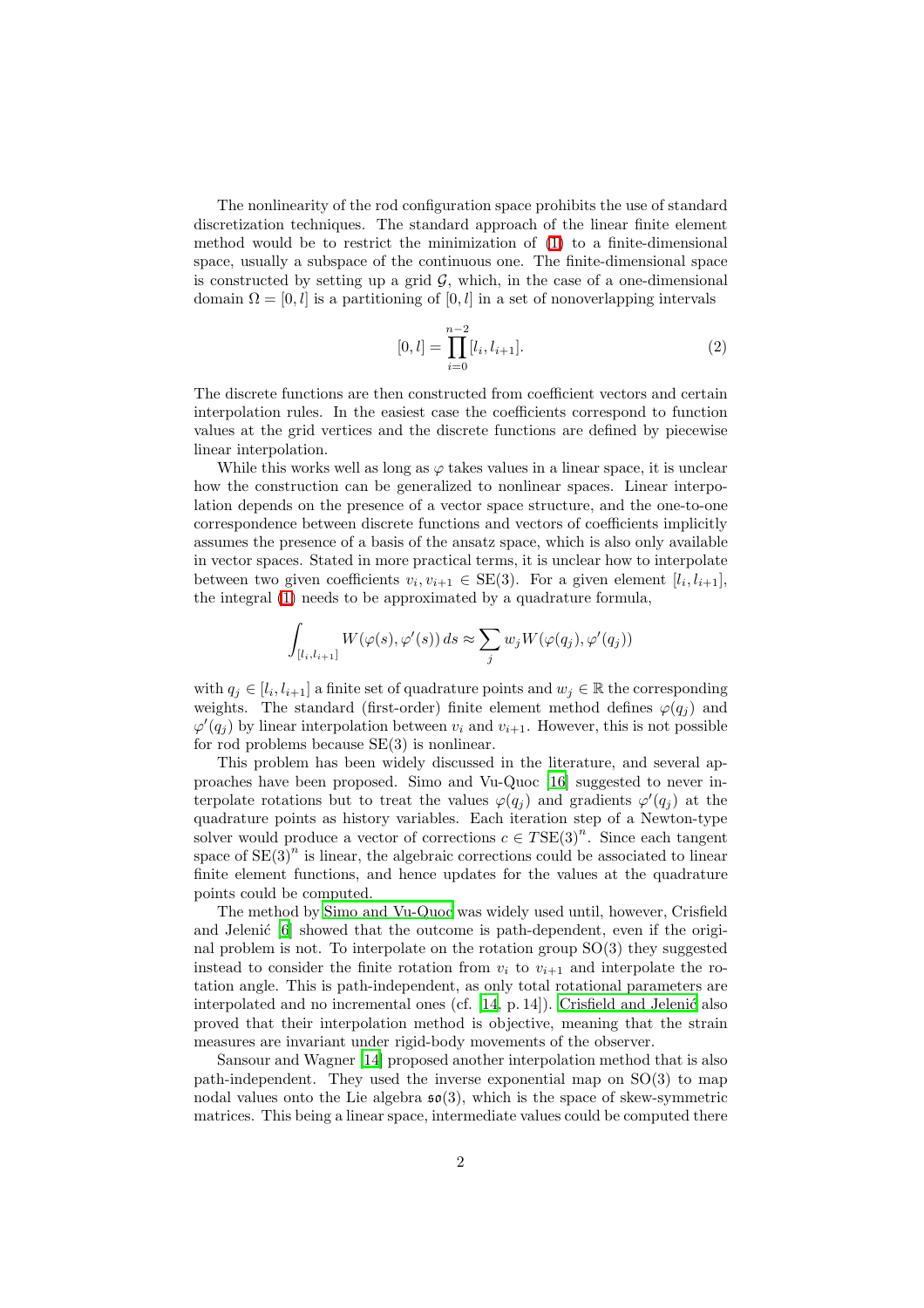and mapped back onto  $SO(3)$ . Crisfield and Jelenić [\[6\]](#page-24-0) also showed, however, that this interpolation method cannot be objective.

In this work we solve the interpolation problem for all spaces of functions from an interval [0, l] to a Riemannian manifold M. In the case of  $M = SE(3)$ , the interpolation formulas of Crisfield and Jelenić [\[6](#page-24-0)] are recovered. Since no incremental parameters are interpolated the formulation is path-independent, and we prove objectivity for arbitrary  $M$ . We also prove optimality of the interpolation error, which is a first step towards discretization error bounds for the discretization of Cosserat rod problems. To our knowledge, this question has not previously been given attention. We present numerical evidence that suggests that the discretization error of geodesic finite elements behaves optimally.

To solve the algebraic optimization problems on the nonlinear space  $\overline{\text{SE}(3)}^n$ , previous approaches used a Newton-type method for the first-order optimality condition  $\nabla j = 0$  (see, e.g., [\[16](#page-25-0)]). The global convergence behavior of this is uncertain. In their monograph [\[1\]](#page-24-1), [Absil et al.](#page-24-1) worked out a theory for trustregion algorithms for optimization problems on matrix manifolds. We show how these solvers can be used to solve Cosserat rod problems to obtain a globally convergent, locally quadratic algorithm.

This article is structured as follows. In Chapter [2](#page-2-0) we recall a few notions from Riemannian geometry and fix our notation. Chapter [3](#page-5-0) formally defines Cosserat rods. The central Chapter [4](#page-8-0) then introduces geodesic finite elements as an intrinsic way to discretize problems involving functions mapping an interval to a Riemannian manifold. We discuss the relationship of geodesic finite element functions to coefficient vectors, prove objectivity of the interpolation, and show that the interpolation error is optimal. In Chapter [5](#page-13-0) we work out geodesic finite elements specifically for problems with values in SE(3). Using quaternion coordinates the interpolation formulas can be given explicitly. Chapter [6](#page-15-0) then briefly introduces Riemannian trust-region algorithms and shows how they can be used to solve Cosserat rod problems. The final Chapter [7](#page-20-0) gives two numerical examples. The first demonstrates the performance of the solver, whereas the second measures the discretization error in several norms and shows that is does indeed behave optimally.

## <span id="page-2-0"></span>2 Geometric Preliminaries

**Riemannian Geometry** Let  $M$  be a differentiable manifold with a Riemannian metric q and let c :  $[a, b] \rightarrow M$  be a curve on M. For each  $t \in [a, b]$ denote by  $c'(t) \in T_{c(t)}M$  the velocity vector. The length of the curve is given by  $\mathcal{L}(c) = \int_{[a,b]} ||c'(t)||_g ds$ . A curve c is called a *geodesic* if  $||c'||_g$  is constant and if c minimizes L locally. This means that for all  $\bar{a} < \bar{b}$ ,  $\bar{a}, \bar{b} \in [a, b]$  and  $\bar{b} - \bar{a}$  small enough the curve c restricted to  $[\bar{a}, \bar{b}]$  is the shortest curve from  $c(\bar{a})$  to  $c(\bar{b})$  on M. Intuitively, geodesics generalize the notion of straight lines. We write

$$
\gamma_M[p,q](\cdot):[0,1]\to M
$$

to denote a minimizing geodesic on  $M$  from  $p$  to  $q$  with the parameter domain  $[0, 1]$ .

Let  $q \in M$  and  $v \in T_qM$ . Then there is an interval I about 0 and a unique geodesic  $\kappa : I \to M$  such that  $\kappa(0) = q$  and  $\kappa'(0) = v$ . The mapping

$$
\exp_q: U \subset T_q M \to M, \qquad \exp_q v = \kappa(1), \tag{3}
$$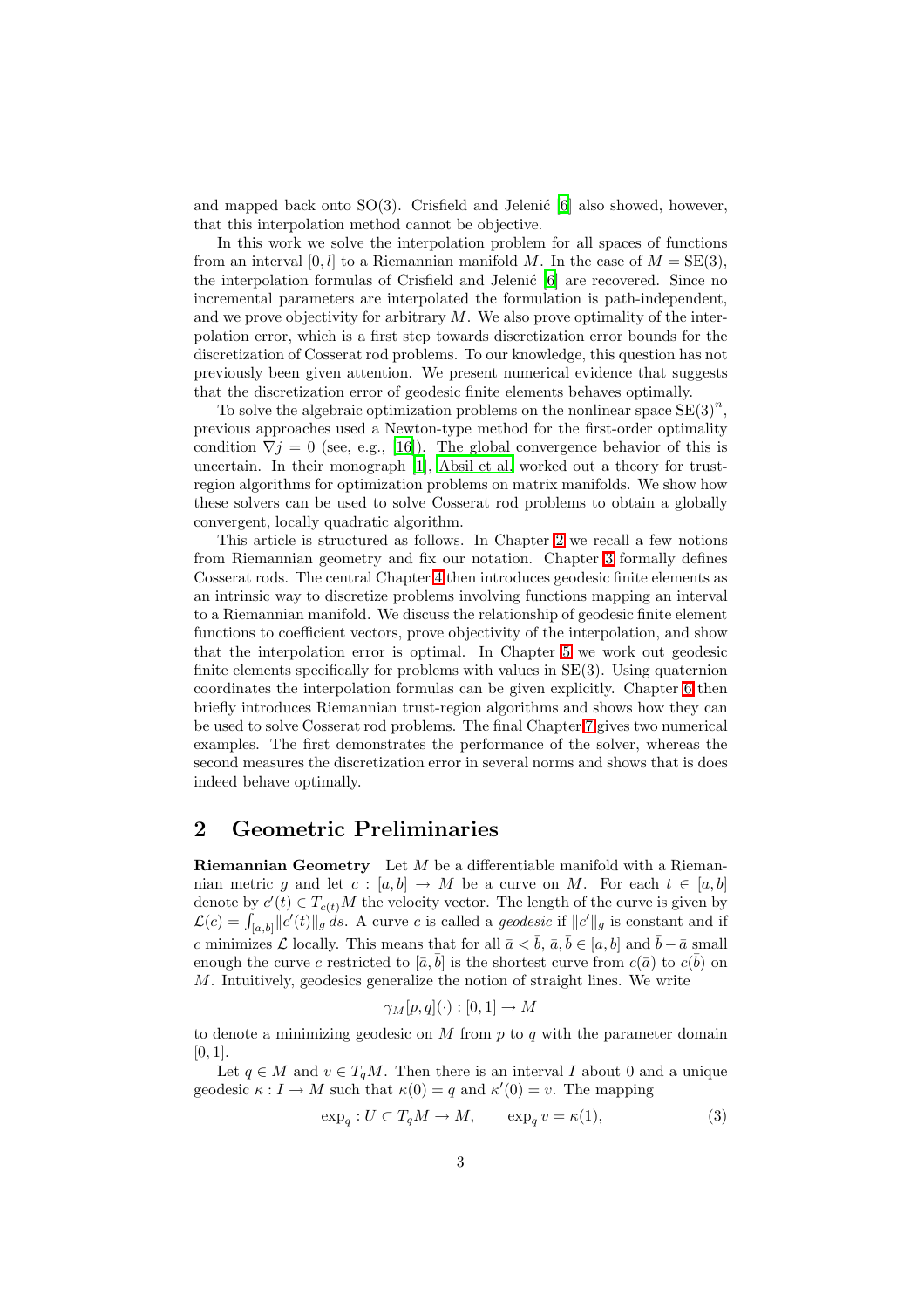is called the *exponential map*. It maps a neighborhood U of  $0 \in T_qM$  onto a neighborhood of  $q$  in  $M$ . From the implicit function theorem it follows that the exponential map is  $C^{\infty}$  on a neighborhood of  $0 \in T_qM$  [\[8,](#page-24-3) Prop. 3.2.9]. Locally, the curves of the form  $c: [-\epsilon, \epsilon] \to M$ ,  $c(t) = \exp_q tv$  for  $q \in M$ ,  $v \in T_qM$  are geodesics, and all geodesics can be written in this way. A manifold  $M$  is called *(geodesically) complete* if for each pair  $p, q \in M$  there exists at least one geodesic that joins  $p$  with  $q$ . Geodesically complete manifolds are metric spaces where the distance dist $(p, q)$  between two points  $p, q \in M$  is given by the length of the shortest geodesic between  $p$  and  $q$ . We have the following important result [\[8,](#page-24-3) Lem. 3.3.7].

<span id="page-3-2"></span>**Lemma 2.1.** For any  $p \in M$  there exists an open neighborhood W of p such *that*  $dist(p, \cdot): W \to \mathbb{R}$  *depends differentiably on its second argument.* 

If M and N are two manifolds, their Cartesian product  $M \times N$  consisting of tuples  $(p, q)$  with  $p \in M$ ,  $q \in N$  is again a manifold. The tangent spaces have the structure

$$
T_{(p,q)}(M\times N)=T_pM\oplus T_qN,
$$

where  $\oplus$  denotes the direct sum of vector spaces. If M and N are equipped with Riemannian metrics q and  $h$ , respectively, the product manifold can be turned into a Riemannian manifold by using the metric  $\hat{g}_{(p,q)} = g_p + h_q$ . The product  $M \times N$  is complete if both M and N are. If  $(p,q) \in M \times N$  and  $(v, w) \in T_{(p,q)}(M \times N)$ , then

$$
\exp_{(p,q)}(v,w) = (\exp_p v, \exp_q w),\tag{4}
$$

<span id="page-3-1"></span>for all  $v \in T_pM$ ,  $w \in T_qN$  such that the right-hand side is defined. Construction of k-fold Cartesian product manifolds is done by induction.

The Special Orthogonal Group SO(3) A *Lie group* is a manifold G that has a group structure consistent with its manifold structure in the sense that group multiplication

$$
\chi: G \times G \to G, \quad (g, h) \to gh,
$$

is a  $C^{\infty}$  map. The tangent space  $T_eG$  at the identity e of G is called its *Lie algebra* and denoted by g.

An important Lie group is the group of rotations in  $\mathbb{R}^3$ , commonly denoted by SO(3). It can be represented by the set of all  $3\times 3$  matrices Q with  $Q^TQ = \text{Id}$  and det  $Q = 1$ . As a manifold, SO(3) is three-dimensional and compactly embedded in the Euclidean space  $\mathbb{R}^{3\times3}$  of all  $3\times3$  matrices. Using this compactness of SO(3) and the theorem of Hopf and Rinow [\[8,](#page-24-3) Thm. 7.2.8] the following lemma can be shown.

#### <span id="page-3-3"></span>Lemma 2.2. *SO*(3) *is geodesically complete.*

We have the following characterization of the tangent spaces of  $SO(3)$ .

<span id="page-3-4"></span><span id="page-3-0"></span>**Lemma 2.3.** Let  $A^3$  be the space of antisymmetric  $3 \times 3$  matrices and let p ∈ *SO*(3)*. Then*

$$
T_pSO(3) = p\mathbb{A}^3 := \{ m \in \mathbb{R}^{3 \times 3} \mid m = p\hat{v}, \ \hat{v} \in \mathbb{A}^3 \}. \tag{5}
$$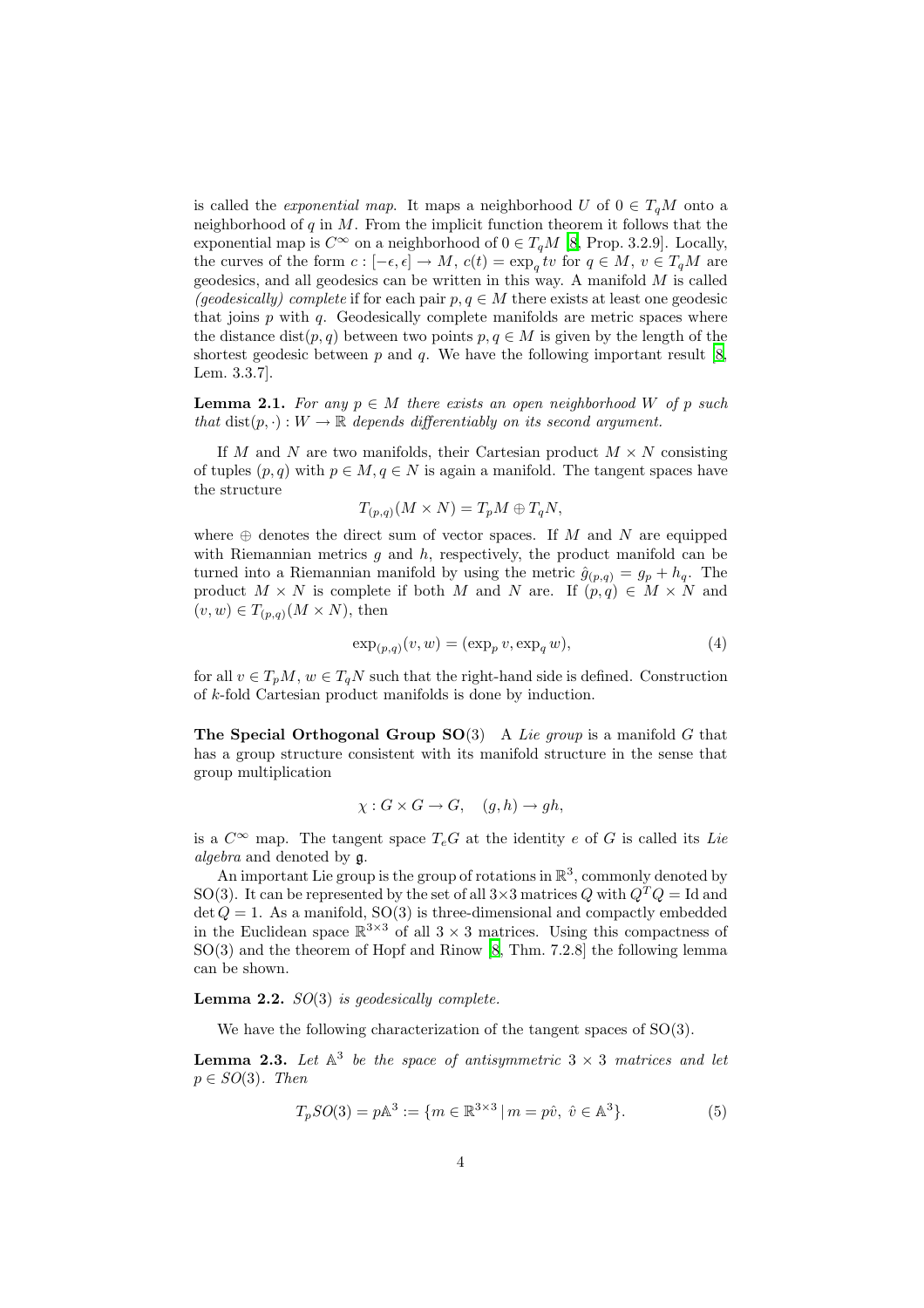See [\[13](#page-24-4)] for a proof. In view of this lemma we will frequently write  $p\hat{v}$ , with  $\hat{v} \in \mathbb{A}^3$ , to denote an element of  $p\mathbb{A}^3$ . From Lemma [2.3](#page-3-0) follows in particular that the Lie algebra  $\mathfrak{so}(3)$  of  ${\rm SO}(3)$  is the vector space  ${\mathbb A}^3$  of antisymmetric  $3 \times 3$ matrices. We may identify  $\mathfrak{so}(3)$  with  $\mathbb{R}^3$  via the *hat map*<sup> $\cdot$ </sup>:  $\mathbb{R}^3 \to \mathfrak{so}(3)$  setting

$$
v = (v_1, v_2, v_3) \rightarrow \hat{v} = \begin{pmatrix} 0 & -v_3 & v_2 \\ v_3 & 0 & -v_1 \\ -v_2 & v_1 & 0 \end{pmatrix}.
$$
 (6)

<span id="page-4-0"></span>The canonical Euclidean metric  $g(A, B) = \text{tr}(A^T B)$  of  $\mathbb{R}^{3 \times 3}$  induces on SO(3) the metric

<span id="page-4-1"></span>
$$
g_q(q\hat{v}_1, q\hat{v}_2) = \text{tr}(\hat{v}_1^T \hat{v}_2) = \langle v_1, v_2 \rangle, \qquad q \in \text{SO}(3),
$$

see [\[1\]](#page-24-1). Using a general result about Lie group homomorphisms [\[17,](#page-25-1) Chap. 10, Prop. 9], the exponential map can be written as

$$
\exp_q q\hat{v} = q \exp \hat{v},\tag{7}
$$

where exp (without the subscript) is used to denote the exponential map of SO(3) at the identity. A corresponding result holds for all Lie groups.

The Special Euclidean Group  $SE(3)$  The special Euclidean group  $SE(3)$ is the semi-direct product

$$
SE(3) = \mathbb{R}^3 \rtimes SO(3),
$$

which is the group of rigid-body transformations of  $\mathbb{R}^3$ . As a manifold,  $SE(3)$  is equal to the Cartesian product  $\mathbb{R}^3 \times SO(3)$ . We will denote elements of SE(3) by tuples  $(r, q)$  with  $r \in \mathbb{R}^3$  and  $q \in SO(3)$ . Using the rule for product manifolds [\(4\)](#page-3-1) given above, the exponential map on SE(3) is given by

$$
\exp_{(r,q)}(w,q\hat{v}) = (r+w,q\exp\hat{v}),
$$

where we have used that  $\exp_r w = r + w$  in vector spaces.

Unit Quaternions as Coordinates on  $SO(3)$  For computations on  $SO(3)$ the *unit quaternions*  $\mathbb{H}_{1}$  form a set of suitable coordinates. Quaternions are quadruples of real numbers  $q = (q_1, q_2, q_3, q_4)$ . Together with the multiplication  $p = q\tilde{q}$ ,

$$
p_1 = q_4\tilde{q}_1 - q_3\tilde{q}_2 + q_2\tilde{q}_3 + q_1\tilde{q}_4,
$$
  
\n
$$
p_2 = q_3\tilde{q}_1 + q_4\tilde{q}_2 - q_1\tilde{q}_3 + q_2\tilde{q}_4,
$$
  
\n
$$
p_3 = -q_2\tilde{q}_1 + q_1\tilde{q}_2 + q_4\tilde{q}_3 + q_3\tilde{q}_4,
$$
  
\n
$$
p_4 = -q_1\tilde{q}_1 - q_2\tilde{q}_2 - q_3\tilde{q}_3 + q_4\tilde{q}_4,
$$

they form a noncommutative algebra H. In this algebra, the inverse element can be expressed as

$$
q^{-1} = \frac{\bar{q}}{\left|q\right|^2},
$$

where  $\bar{q} = (-q_1, -q_2, -q_3, q_4)$  is the element *conjugate* to q and  $|q| = \sqrt{\sum_i q_i^2}$ is the absolute value. The unit quaternions  $\mathbb{H}_{11}$  are the subset of  $\mathbb H$  for which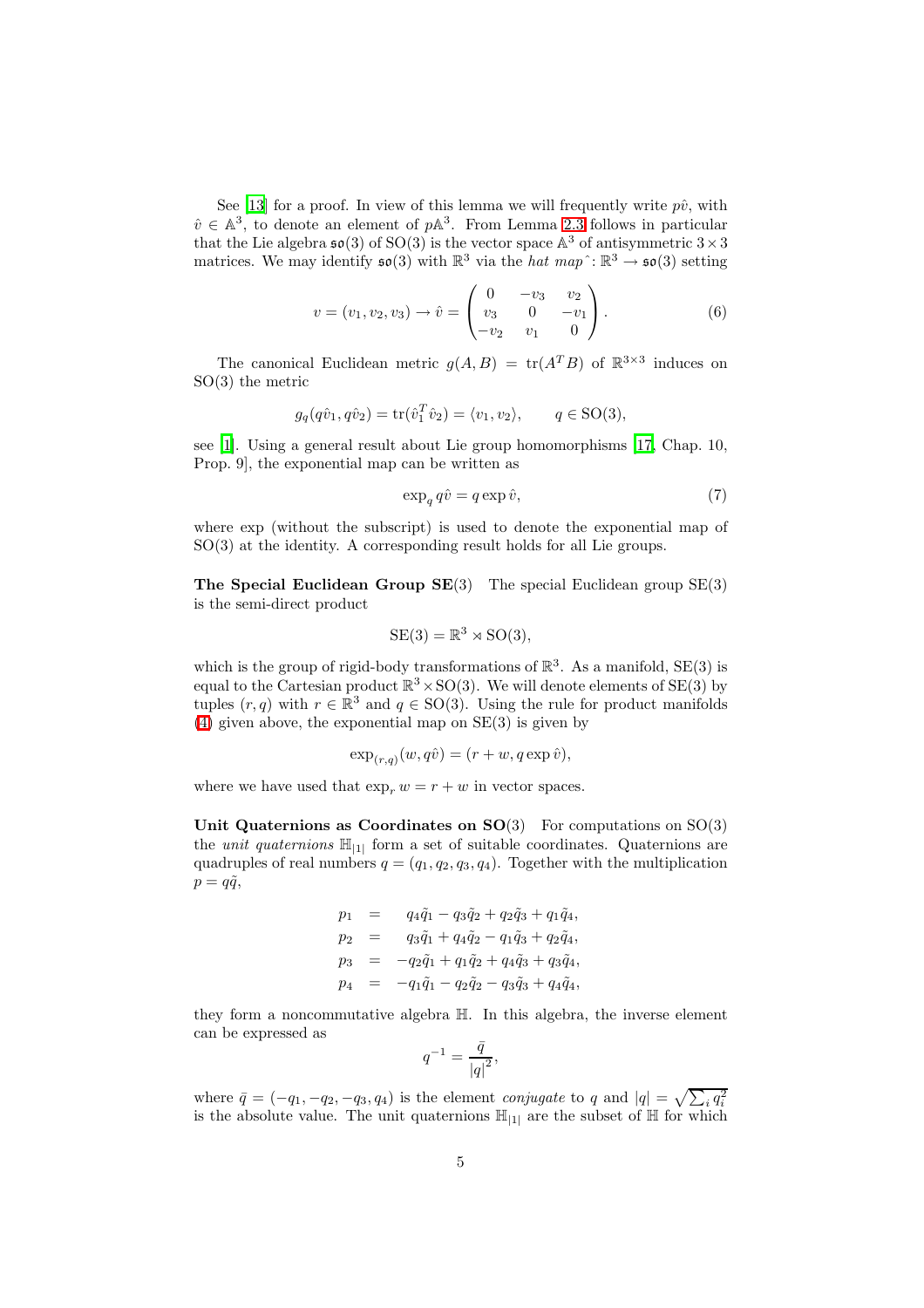

<span id="page-5-1"></span>Figure 1: Kinematics of Cosserat rods. Left: under deformation, rod crosssections remain planar, but not necessarily orthogonal to the centerline. Right: the cross-section orientation is represented by three orthonormal director vectors.

 $|q| = 1$ . They form a double covering of SO(3), meaning that there exists a smooth two-to-one mapping from  $\mathbb{H}_{11}$  onto  $SO(3)$  which maps the multiplication in  $H$  onto the group multiplication in SO(3). Therefore, unit quaternions are convenient as global coordinates on SO(3). We would like to stress, though, that the discretization we propose in Chapter [4](#page-8-0) is independent of the coordinates used.

In quaternion coordinates there is a closed-form expression for the exponential map of SO(3). Let  $\hat{v} \in \mathbb{A}^3 = \mathfrak{so}(3)$  and let  $v = (v_1, v_2, v_3)$  be the vector corresponding to  $\hat{v}$  by the hat map [\(6\)](#page-4-0). Then  $q = \exp \hat{v} \in \mathbb{H}_{|1|}$  is given by

$$
q_j = \frac{v_j}{|v|} \sin \frac{|v|}{2}
$$
 for  $j = 1, 2, 3$ , and  $q_4 = \cos \frac{|v|}{2}$ , (8)

<span id="page-5-2"></span>(see [\[7](#page-24-5)]). Setting  $\exp 0 = (0, 0, 0, 1)$  the function  $\exp$  is  $C^{\infty}$  at 0 as expected from the general theory.

#### <span id="page-5-0"></span>3 Cosserat Rods

In this section we briefly present Cosserat rods, which model the large deformation behavior of long, slender objects. For an in-depth presentation see the book by Antman [\[2\]](#page-24-6).

Kinematics Configurations of Cosserat rods are maps

$$
\varphi : [0, l] \rightarrow \text{SE}(3) s \rightarrow (r, q),
$$

for some  $l > 0$ . While the first component  $r \in \mathbb{R}^3$  of  $\varphi$  determines the position of the *centerline* of the rod at s, the second component  $q \in SO(3)$  determines the orientation of an idealized rigid cross-section  $A(s)$  (Fig. [1,](#page-5-1) left). This orientation is commonly represented by three pairwise orthonormal vectors  $\mathbf{d}_1, \mathbf{d}_2, \mathbf{d}_3 \in$  $\mathbb{R}^3$ , which are called *directors* (Fig. [1,](#page-5-1) right). When quaternions are used as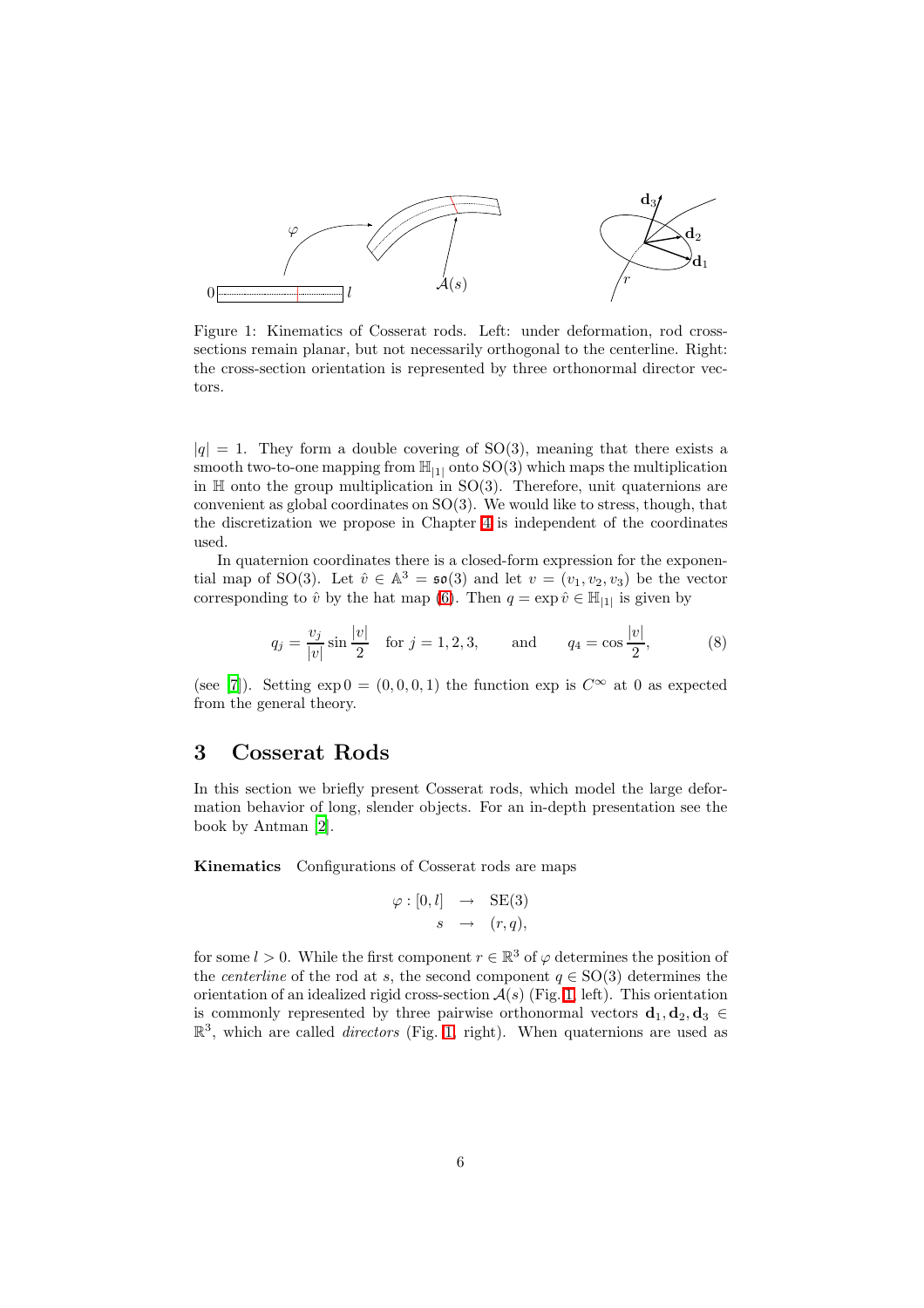coordinates on SO(3), the expressions for the three directors are

$$
\mathbf{d}_1(q) = \begin{pmatrix} q_1^2 - q_2^2 - q_3^2 + q_4^2 \\ 2(q_1q_2 + q_3q_4) \\ 2(q_1q_3 - q_2q_4) \end{pmatrix},
$$

$$
\mathbf{d}_2(q) = \begin{pmatrix} 2(q_1q_2 - q_3q_4) \\ -q_1^2 + q_2^2 - q_3^2 + q_4^2 \\ 2(q_2q_3 + q_1q_4) \end{pmatrix},
$$

$$
\mathbf{d}_3(q) = \begin{pmatrix} 2(q_1q_3 + q_2q_4) \\ 2(q_2q_3 - q_1q_4) \\ -q_1^2 - q_2^2 + q_3^2 + q_4^2 \end{pmatrix}.
$$

Rod strains are described by two functions  $\mathbf{v}, \mathbf{u} : [0, l] \to \mathbb{R}^3$  which are defined by the relations

$$
\mathbf{v}(s) = r'(s), \qquad s \in [0, l],
$$

and

$$
\mathbf{d}'_k(s) = \mathbf{u}(s) \times \mathbf{d}_k(s), \qquad k = 1, 2, 3, \qquad s \in [0, l],
$$

where the prime denotes derivation with respect to s. In order to make these strain measures invariant under rigid-body motions they are expressed in the local coordinate systems spanned by the directors  $\mathbf{d}_k$ . We introduce the new vectors

$$
\mathsf{v}=(\mathsf{v}_1,\mathsf{v}_2,\mathsf{v}_3)=\big(\langle \mathbf{v},\mathbf{d}_1\rangle,\langle \mathbf{v},\mathbf{d}_2\rangle,\langle \mathbf{v},\mathbf{d}_3\rangle\big)
$$

and

$$
\mathsf{u}=(\mathsf{u}_1,\mathsf{u}_2,\mathsf{u}_3)=\big(\langle \mathbf{u},\mathbf{d}_1\rangle,\langle \mathbf{u},\mathbf{d}_2\rangle,\langle \mathbf{u},\mathbf{d}_3\rangle\big).
$$

In the context of rod mechanics we will always use sans serif characters to denote quantities in coordinates of the director frame. The components  $v_1$  and  $v_2$  are interpreted as the shear strains, while  $v_3$  is the stretching strain. The components  $u_1$  and  $u_2$  are the bending strains, and  $u_3$  the strain related to torsion. Using quaternion coordinates the components  $u_k$  can be written as

$$
\mathbf{u}_k = 2\mathbf{B}_k(q)q',
$$

where the linear mappings  $\mathbf{B}_k : \mathbb{H} \to \mathbb{H}$  are defined as

$$
\mathbf{B}_1 q = (q_4, q_3, -q_2, -q_1), \n\mathbf{B}_2 q = (-q_3, q_4, q_1, -q_2), \n\mathbf{B}_3 q = (q_2, -q_1, q_4, -q_3).
$$

These mappings can be interpreted such that for small  $\epsilon \in \mathbb{R}$ , a change in q by  $\epsilon \mathbf{B}_k(q)$  produces a rotation about the  $\mathbf{d}_k$  axis by an angle of  $2\epsilon$  [\[7\]](#page-24-5).

For a meaningful theory deformations have to preserve the orientation of the material. In particular it should be impossible to compress any part of a rod with positive rest length to zero length. The simplest condition is

$$
\mathsf{v}_3 = \langle \mathbf{v}, \mathbf{d}_3 \rangle > 0. \tag{9}
$$

<span id="page-6-0"></span>A more involved treatment which takes the finite cross-sectional area of the rod into account is given by Antman [\[2](#page-24-6)].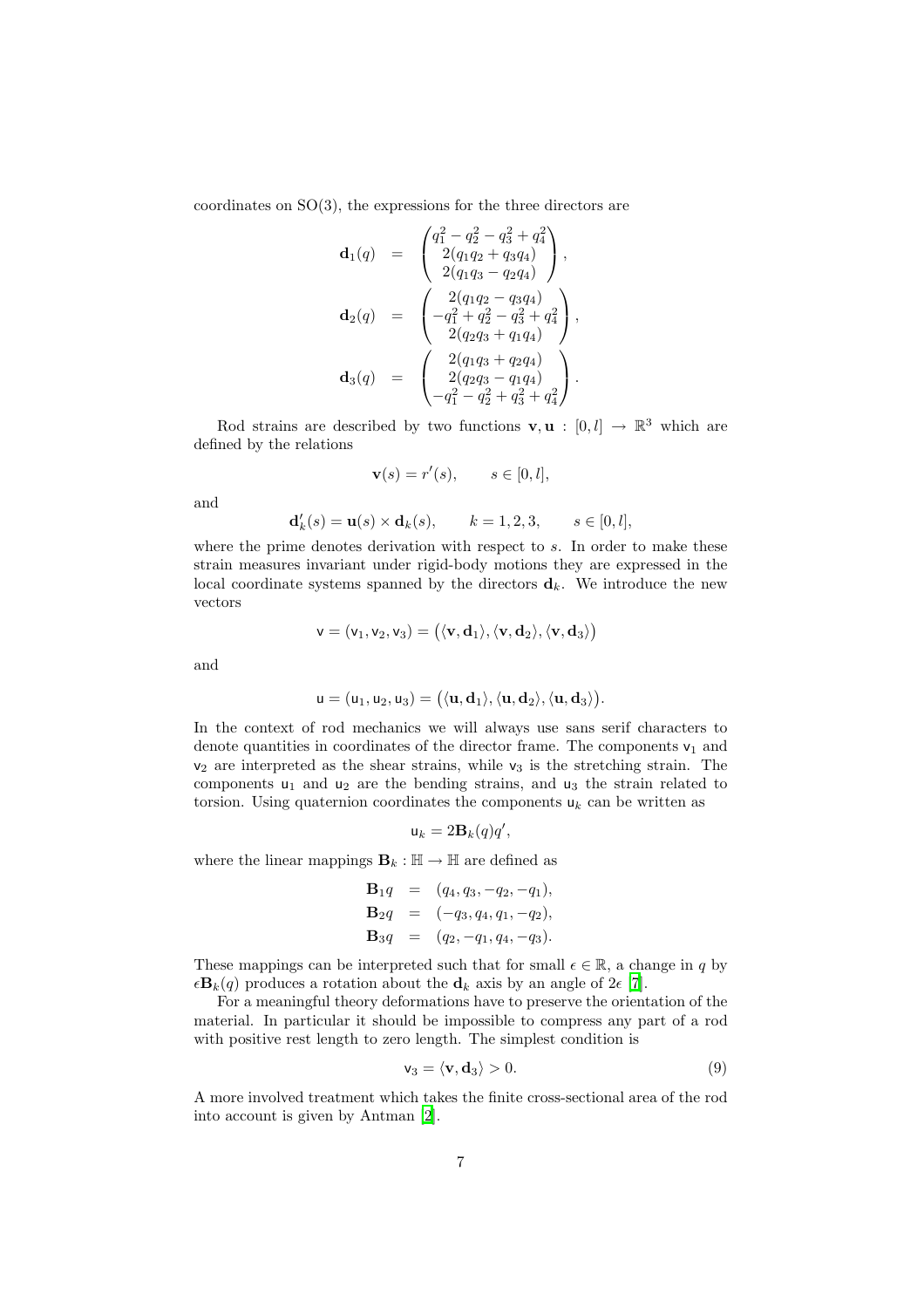Forces and Moments The forces and moments acting across a cross-section  $\mathcal{A}(s), s \in [0, l]$  are implicitly averaged to yield a resultant force  $\mathbf{n}(s) \in \mathbb{R}^3$  and a resultant moment  $\mathbf{m}(s) \in \mathbb{R}^3$  about  $r(s) \in \mathbb{R}^3$ . Then balance of forces and moments implies the equilibrium equations

$$
\mathbf{n}' + \mathbf{f} = 0, \qquad \text{on } [0, l], \tag{10}
$$

<span id="page-7-2"></span>
$$
\mathbf{m}' + r' \times \mathbf{n} + 1 = 0, \quad \text{on } [0, l], \tag{11}
$$

where  $\mathbf{f} : [0, l] \to \mathbb{R}^3$  is an external force and  $l : [0, l] \to \mathbb{R}^3$  an external moment [\[2\]](#page-24-6). The components of the net forces n and moments m with respect to the local coordinate systems spanned by the directors are denoted  $n_i$  and  $m_i$ ,  $i \in \{1, 2, 3\}$ , respectively. We refer to  $m_1$ ,  $m_2$  as the bending moments and to  $m_3$  as the twisting moment. The components  $n_1$  and  $n_2$  are the shear forces and  $n_3$  the tension.

Constitutive Laws Forces and moments are linked to the strain by constitutive relations which describe the properties of specific materials. A material is called *hyperelastic* if there exists an energy functional  $W(w, z)$  with  $w = (w_1, w_2, w_3), z = (z_1, z_2, z_3)$  such that

$$
\mathsf{m} = \frac{\partial W}{\partial \mathsf{w}} (\mathsf{u} - \hat{\mathsf{u}}, \mathsf{v} - \hat{\mathsf{v}}), \quad \text{and} \quad \mathsf{n} = \frac{\partial W}{\partial \mathsf{z}} (\mathsf{u} - \hat{\mathsf{u}}, \mathsf{v} - \hat{\mathsf{v}}).
$$
 (12)

<span id="page-7-1"></span>Here,  $\hat{u}$  and  $\hat{v}$  are the components of strain in a reference configuration  $\hat{\varphi}$ :  $[0, l] \rightarrow SE(3)$ . We assume this reference configuration to be stress-free by requiring that

$$
\frac{\partial W}{\partial w}(0,0) = \frac{\partial W}{\partial z}(0,0) = 0.
$$

Further we take the strain-energy function  $W$  to be convex, coercive, and as smooth as needed by the analysis. Recall that the function W is called *coercive* if

$$
\frac{W(\mathsf{w},\mathsf{z})}{\sqrt{|\mathsf{w}|^2+|\mathsf{z}|^2}} \to \infty \quad \text{as} \quad |\mathsf{w}|^2+|\mathsf{z}|^2 \to \infty
$$

(see [\[2,](#page-24-6) [9\]](#page-24-7)).

Formulation as a Minimization Problem As with other hyperelastic models, the stable equilibrium configurations of a Cosserat rod with a hyperelastic material law can be characterized as the minima of an energy functional. For this, let  $M$  be a Riemannian manifold and recall the definition of the Sobolev space  $W^{1,p}([0,l], M)$  given in [\[3\]](#page-24-8). By the Nash embedding theorem, M can be isometrically embedded in  $\mathbb{R}^k$  for some  $k \geq 1$  [\[11\]](#page-24-9). This allows to define  $W^{1,p}([0, l], M)$  by

$$
W^{1,p}([0,l],M) = \{ v \in W^{1,p}([0,l], \mathbb{R}^k) \mid v(x) \in M \text{ a.e.} \}. \tag{13}
$$

<span id="page-7-3"></span><span id="page-7-0"></span>Introduce the energy functional

$$
j : W^{1,p}([0,l], \text{SE}(3)) \to \mathbb{R}
$$
  

$$
j(\varphi) = \int_{[0,l]} W(u(\varphi) - \hat{u}, v(\varphi) - \hat{v}) ds
$$
 (14)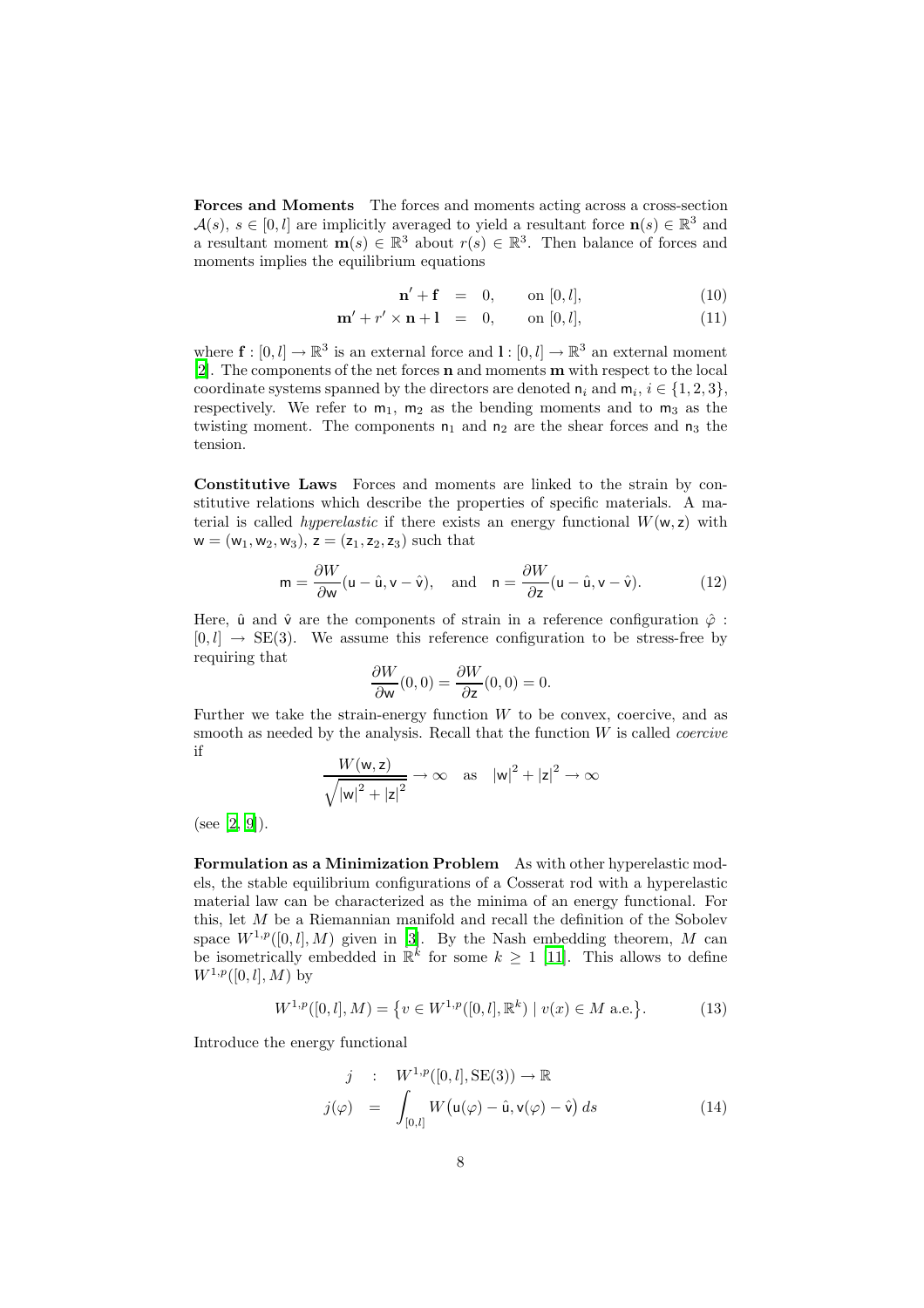

<span id="page-8-2"></span>Figure 2: First-order geodesic finite element function on the unit circle  $S^1$ .

for a suitable  $p$ . From the coerciveness of  $W$  follows the coerciveness of  $j$  as a function of u and v. Impose the Dirichlet boundary conditions

$$
\varphi(0) = (r_0, q_0) \quad \text{and} \quad \varphi(l) = (r_l, q_l). \tag{15}
$$

<span id="page-8-1"></span>The problem of finding stable equilibrium configurations of Cosserat rods can then be written as the optimization problem

minimize 
$$
j
$$
 in  $W^{1,p}([0, l], SE(3))$  subject to (9) and (15). (16)

<span id="page-8-3"></span>Existence and regularity of solutions to this problem have been shown by Seidman and Wolfe [\[15](#page-25-2)]. The main difficulty is the condition [\(9\)](#page-6-0) on the preservation of orientation, since it is a strict inequality and hence the admissible set is open. Nevertheless, the following regularity result holds.

**Theorem 3.1** (Seidman and Wolfe [\[15\]](#page-25-2), Thm. 4.24). Let  $(\mathbf{u}(\varphi), \mathbf{v}(\varphi))$  be a *solution of the minimization problem* [\(14\)](#page-7-0)*, subject to the orientation condition* [\(9\)](#page-6-0) and the boundary conditions [\(15\)](#page-8-1). Then  $(\mathbf{u}(\varphi), \mathbf{v}(\varphi))$  is in  $(C^1[0, 1])^6$  and, *with the forces* n *and moments* m *given by* [\(12\)](#page-7-1)*, satisfies the strong equilibrium equations* [\(10\)](#page-7-2)*,* [\(11\)](#page-7-2)*.*

[Seidman and Wolfe](#page-25-2) also showed that solutions of nonlinear rod problems are generally not unique.

### <span id="page-8-0"></span>4 Geodesic Finite Elements

In this section we introduce geodesic finite element spaces as a generalization of first-order finite element spaces to problems involving functions with values in a nonlinear manifold. To our knowledge geodesic finite elements have not previously appeared in the literature. With the application to rod problems in mind we stick to one-dimensional domain spaces. However, an extension to higher dimensions may be useful for nonlinear shell models or micropolar materials and is the subject of a forthcoming paper. We first discuss geodesic finite elements for general Riemannian manifolds. Chapter [5](#page-13-0) then specializes some of the results for SE(3), the configuration manifold of a Cosserat rod cross-section.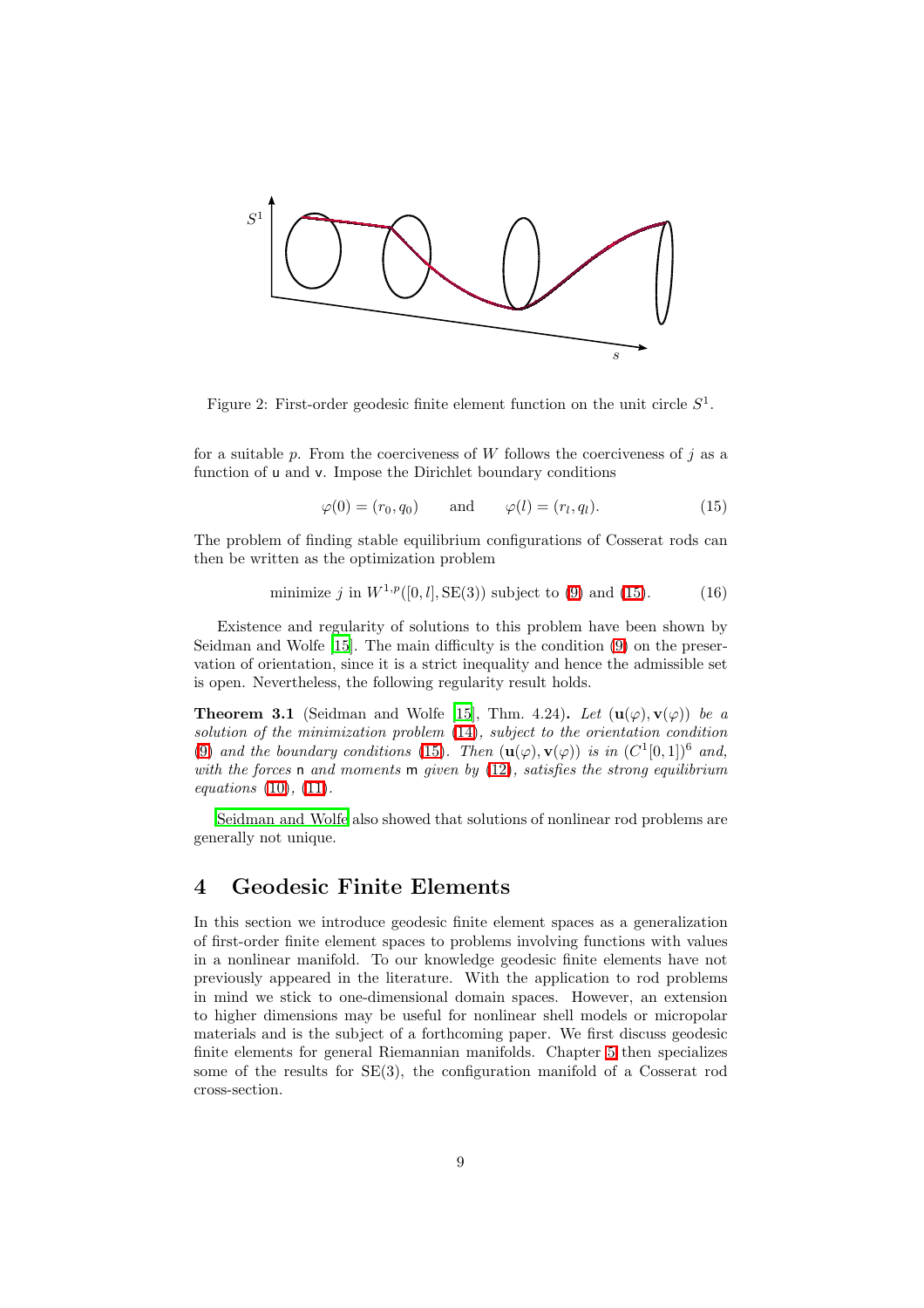**Definition** Let  $M$  be a Riemannian manifold that is geodesically complete, and consider functions from an interval [0, l] to M. Introduce a grid  $\mathcal G$  on [0, l] by subdividing the interval in finitely many subintervals  $[l_i, l_{i+1}]$  of not necessarily the same size. Call *n* the number of grid vertices and  $h = \max_i |l_{i+1} - l_i|$  the maximum element size. To motivate the definition of geodesic finite elements note that a standard first-order finite element function  $\phi_h$  is a continuous function such that for all elements  $[l_i, l_{i+1}]$  the function value  $\phi_h(s)$  at  $s \in [l_i, l_{i+1}]$ is given by linear interpolation between  $\phi_h(l_i)$  and  $\phi_h(l_{i+1})$ . Geodesic finite element functions are obtained by replacing linear interpolation by interpolation along a geodesic.

**Definition 4.1** (Geodesic finite elements). Let  $\mathcal G$  be a grid on [0, l] and M a *Riemannian manifold that is geodesically complete. We call*  $\phi_h : [0, l] \rightarrow M$  *a geodesic finite element function for* M *if it is continuous and, for each element*  $[l_i, l_{i+1}]$  of  $G$ ,  $\phi_h|_{[l_i, l_{i+1}]}$  is a minimizing geodesic on M. The space of all such  $\emph{functions will be denoted by $V_h^M$.}$ 

*Example 1.* Let  $S^1$  be the unit sphere in  $\mathbb{R}^2$  with a coordinate system given by the angle  $\alpha$ . Then  $V_h^{S^1}$  is the set of all continuous functions  $\phi_h : [0, l] \to S^1$ such that the restriction of  $\phi_h$  to an element  $[l_i, l_{i+1}]$  is of the form

$$
\phi_h|_{[l_i, l_{i+1}]}(s) = \alpha_i + m\left(\frac{s - l_i}{l_{i+1} - l_i}\right),\,
$$

with  $|m| \leq \pi$  (see Fig. [2\)](#page-8-2).

*Example 2.* If  $M = \mathbb{R}^m$  for  $m \geq 1$  then  $V_h^M$  is precisely the standard m-valued first-order finite element space.

We will now explore a few properties of geodesic finite element spaces. Note first that  $V_h^M$  is a linear space if and only if M is. Therefore, unless M is a linear space, there is no such thing as a basis of  $V_h^M$ . In particular, there is no nodal basis. Also, we would like to point out that even though this article introduces geodesic finite elements in the context of the rotation group SO(3), the construction does not rely on a possible Lie-group structure of M.

Next we show that geodesic finite elements are conforming in the sense that  $V_h^M \,\subset H^1([0,l],M) = W^{1,2}([0,l],M)$ . The Sobolev space  $W^{1,2}$  has been de-fined in [\(13\)](#page-7-3). Since the condition that point values of functions from  $V_h^M$ be on  $M$  almost everywhere holds by definition, we are left to show that  $V_h^M \subset H^1([0,l],\mathbb{R}^k)$  for some isometrical embedding  $M \to \mathbb{R}^k$ . For this we use the following simple theorem.

Theorem 4.1 (Braess [\[4\]](#page-24-10), Thm. 5.2). *A piecewise differentiable function* v :  $[0, l] \to \mathbb{R}$  *is in*  $H^1([0, l], \mathbb{R})$  *if and only if it is continuous.* 

Hence geodesic finite element functions are in  $H^1([0,l],\mathbb{R}^k)$  if they are differentiable on each element. This follows from the (local) characterization of geodesics as the images of straight lines under the exponential map (which is a diffeomorphism), and the smoothness of the embedding of M in  $\mathbb{R}^k$ .

Coefficient Vectors The linear finite element method is based on the natural isomorphism between finite element functions and coefficient vectors. Let  $V<sub>h</sub>$  be a space of first-order finite element functions mapping into  $\mathbb{R}^m$  for some  $m \geq 1$ ,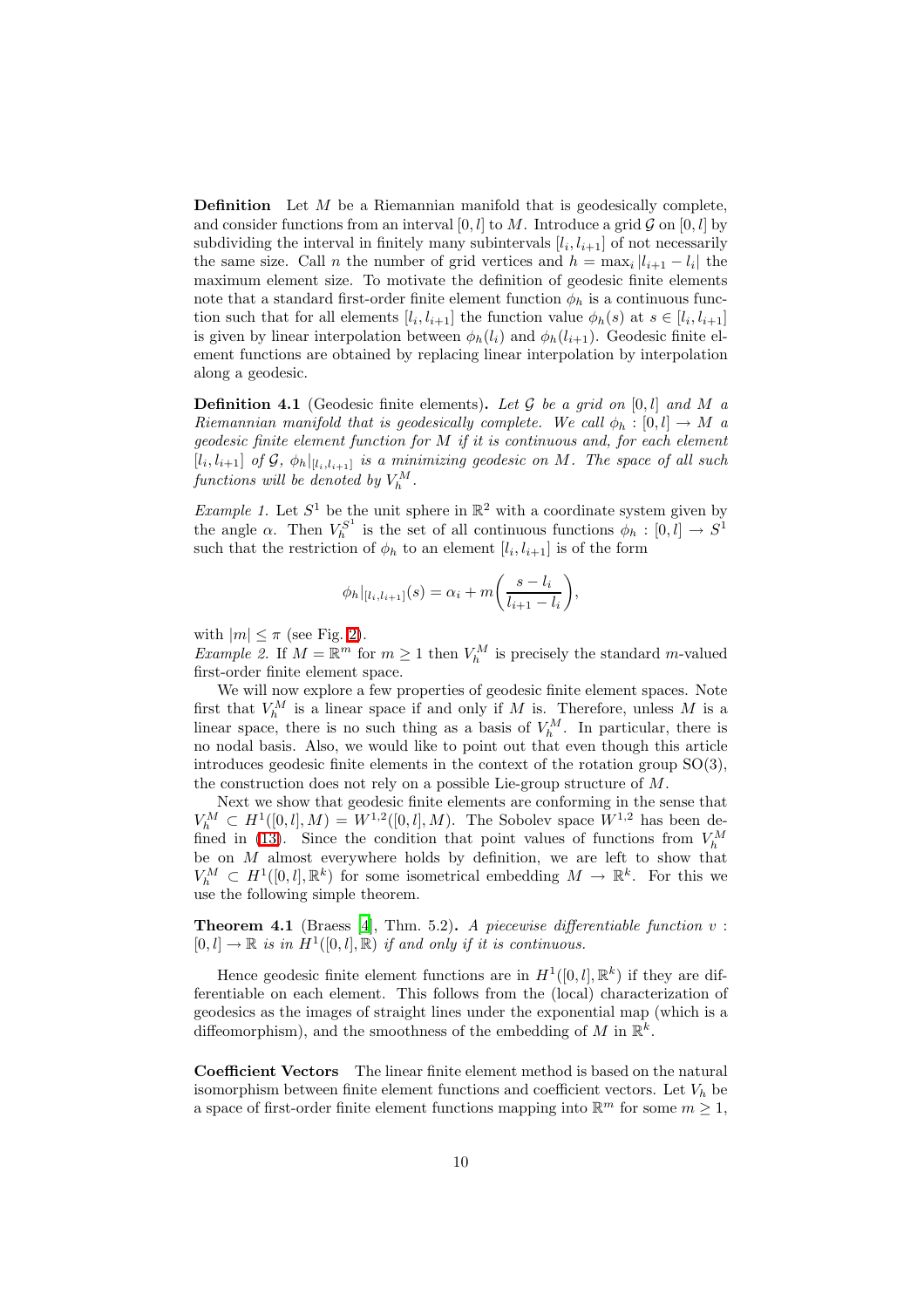

<span id="page-10-0"></span>Figure 3: Left: a smooth function  $\phi : [0, l] \to S^1$  with  $\phi(0) = 0$  and  $\phi(l) = \pi$ . Center: nodal interpolation on a grid  $G$  consisting of a single element yields two minimizing geodesics. Right: if the grid is refined the nodal interpolation is unique.

and let  $v_h$  be a function in  $V_h$ . The coefficient vector  $\bar{v} \in \mathbb{R}^{m \times n}$  corresponding to  $v_h$  is obtained by pointwise evaluation of  $v_h$  at the grid vertices. Let  $C([0, l], \mathbb{R}^m)$ be the space of continuous functions mapping  $[0, l]$  to  $\mathbb{R}^m$ . For a given grid  $\mathcal G$ we denote the pointwise evaluation operator by

$$
\mathcal{E}: C([0,l], \mathbb{R}^m) \to \mathbb{R}^{m \times n}, \qquad (\mathcal{E}(v_h))_i = v_h(l_i) \in \mathbb{R}^m, \ i = 0, \ldots, n-1.
$$

Its inverse, the prolongation  $\mathcal{E}^{-1}$  is set-valued and maps a coefficient vector  $\bar{v}$ in  $\mathbb{R}^{m \times n}$  to the set of all continuous functions that have  $\bar{v}$  as their pointwise evaluation at the grid vertices. However, the prolongation  $\mathcal{E}^{-1}\overline{v} \subset C([0, l], \mathbb{R}^m)$ contains only a single element in  $V_h$  for each  $\bar{v} \in \mathbb{R}^{m \times n}$ .

This may not be true if  $\mathbb{R}^m$  is replaced with a general manifold M. There one would hope for an isomorphism between  $V_h^M$  and  $M^n$ , the *n*-fold product of M. However, while there is always a unique straight line segment between two points in a Euclidean space, there may be more than one minimizing geodesic between two given points on M. For example, if  $M = S^1$  and  $\bar{\phi}_0, \bar{\phi}_1 \in S^1$  differ by an angle of  $\pi$ , there are two minimizing geodesics from  $\phi_0$  to  $\phi_1$ , namely one going in clockwise and one in counterclockwise direction (Fig. [3,](#page-10-0) center).

On certain manifolds it can be shown that minimizing geodesics are always unique. An example are the hyperbolic spaces  $H<sup>d</sup>$  [\[8](#page-24-3), Prop. 8.3.1], and of course the linear spaces. If minimizing geodesics are not unique, we can at least show a local property which is sufficient for practical applications. We need the following classical result [\[8,](#page-24-3) Thm. 3.3.7 and Rem. 3.3.8].

<span id="page-10-1"></span>**Lemma 4.1.** For each  $p \in M$  there is a nonempty neighborhood U of p in M *such that for all*  $q, \tilde{q} \in U$  *there is a unique minimizing geodesic from q to*  $\tilde{q}$ *.* 

*Example 3.* For two points  $\alpha, \beta \in S^1$  the minimizing geodesic from  $\alpha$  to  $\beta$  is unique if dist $(\alpha, \beta) < \pi$ .

The radius of the largest geodesic ball  $B(p)$  at p with  $B(p) \subset U$  is called the *injectivity radius* at  $p$  and denoted by  $\text{inj}(p)$ . The infimum of the injectivity radii over all of M is called the injectivity radius of M and denoted by  $\text{inj}(M)$ .

Let  $\phi : [0, l] \to M$ . We say that  $\phi$  is Lipschitz continuous with Lipschitz  $constant L$  if

$$
dist(\phi(a), \phi(b)) \le L|a - b|
$$

<span id="page-10-2"></span>holds for all  $a, b \in [0, l]$ , where  $dist(\cdot, \cdot)$  is the geodesic distance on M. Using these preliminaries we can show that the possible nonuniqueness of geodesic interpolation can be disregarded if the grid is fine enough.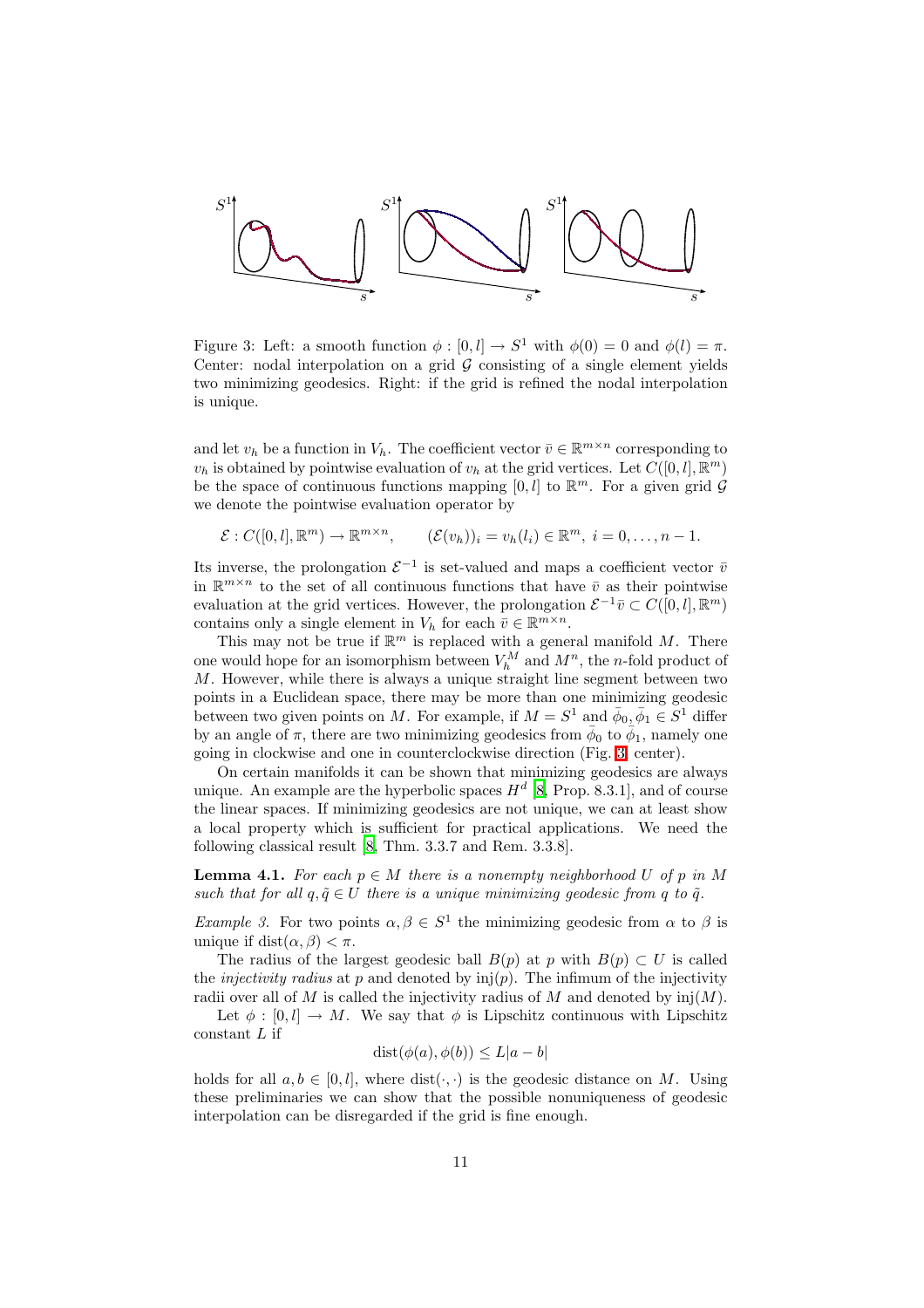**Lemma 4.2.** *Let*  $\text{inj}(M) > 0$  *and*  $\phi : [0, l] \rightarrow M$  *be Lipschitz continuous with Lipschitz constant* L. Let G be a grid with maximum element size  $h < \text{inj}(M)/L$ . *Then, setting*  $\bar{\phi} = \mathcal{E}(\phi) \in M^n$ , the inverse of  $\mathcal{E}$  at  $\bar{\phi}$  has only a single element *in*  $V_h^M$ . Furthermore, if  $h < \epsilon$  inj $(M)/L$  for some  $\epsilon \in (0,1)$ , the inverse of  $\mathcal E$ *has only a single element in*  $V_h^M$  *for each*  $\tilde{\phi}$  *in a neighborhood of*  $\bar{\phi}$ *.* 

*Proof.* We note first that by Lemma [4.1](#page-10-1) a minimizing geodesic joining  $p$  and  $q$ is unique if  $dist(p, q) < inj(M)$ . If h is less than  $inj(M)/L$  and

$$
\bar{\phi} = \mathcal{E}(\phi) \in M^n, \qquad \bar{\phi}_i = \phi(l_i), \qquad 0 \le i < n
$$

we get

$$
dist(\bar{\phi}_i, \bar{\phi}_{i+1}) \le L|l_i - l_{i+1}| \le Lh \le inj(M)
$$

for all  $0 \leq i < n-1$ . Hence there is a unique minimizing geodesic from  $\overline{\phi}_i$  to  $\bar{\phi}_{i+1}$  and a unique prolongation of  $\bar{\phi}$  into  $V_h^{\bar{M}}$ .

Let now G be such that  $h = \epsilon \operatorname{inj}(M)/L$  with  $\epsilon \in (0,1)$ . Then  $\operatorname{dist}(\bar{\phi}_i, \bar{\phi}_{i+1}) \leq$  $\epsilon$  inj(M) for all  $0 \leq i < n-1$ . Define  $\epsilon^* = \frac{(1-\epsilon)}{2}$  $\frac{-\epsilon)}{2}$  inj $(M)$  and set  $B_{\epsilon^*}(\bar{\phi}_i)$  and  $B_{\epsilon^*}(\bar{\phi}_{i+1})$  the geodesic balls of radius  $\epsilon^*$  around  $\bar{\phi}_i$  and  $\bar{\phi}_{i+1}$  in M, respectively. Then for any  $\phi_i \in B_{\epsilon^*}(\bar{\phi}_i)$  and  $\tilde{\phi}_{i+1} \in B_{\epsilon^*}(\bar{\phi}_{i+1})$  we have, by the triangle inequality,

$$
\text{dist}(\tilde{\phi}_i, \tilde{\phi}_{i+1}) \le \text{dist}(\tilde{\phi}_i, \bar{\phi}_i) + \epsilon \operatorname{inj}(M) + \text{dist}(\bar{\phi}_{i+1}, \tilde{\phi}_{i+1}) \le \operatorname{inj}(M).
$$

Hence if  $B_{\epsilon^*}(\bar{\phi})$  is the geodesic ball in  $M^n$  of radius  $\epsilon^*$  around  $\bar{\phi} \in M^n$  there is a unique prolongation for all  $\tilde{\phi} \in B_{\epsilon^*}(\bar{\phi})$  into  $V_h^M$ . П

This lemma implies that for a given problem with a Lipschitz-continuous solution we can always find a grid fine enough such that we can disregard the distinction between  $V_h^M$  and  $M^n$  in the vicinity of the solution. In this vicinity,  $V_h^M$  inherits the manifold structure of  $M^n$ , because short geodesics depend differentiably on their endpoints (Lemma [2.1\)](#page-3-2). If M is a Lie group,  $V_h^M$  also locally inherits the Lie group properties of  $M<sup>n</sup>$ . By a density argument, these results also extend to problems with solutions in  $H<sup>1</sup>$ .

Interpolation Error Using the techniques from Lemma [4.2](#page-10-2) we can also bound the interpolation error. For this define the Lagrange interpolation operator

$$
I_h: C([0,l],M) \to V_h^M
$$

by the condition

$$
I_h \phi(l_i) = \phi(l_i), \qquad \forall \, l_i \in \mathcal{G},
$$

assuming that the grid  $\mathcal G$  is fine enough for  $I_h$  to be single-valued. Note that  $I_h \phi = (\mathcal{E}^{-1} \mathcal{E} \phi) \cap V_h^M.$ 

**Lemma 4.3.** *Let*  $\phi : [0, l] \rightarrow M$  *be Lipschitz continuous. Then* 

$$
\max_{s \in [0,l]} \text{dist}(\phi(s), I_h \phi(s)) \le 2h.
$$

*where*  $L$  *denotes the Lipschitz constant of*  $\phi$ *.*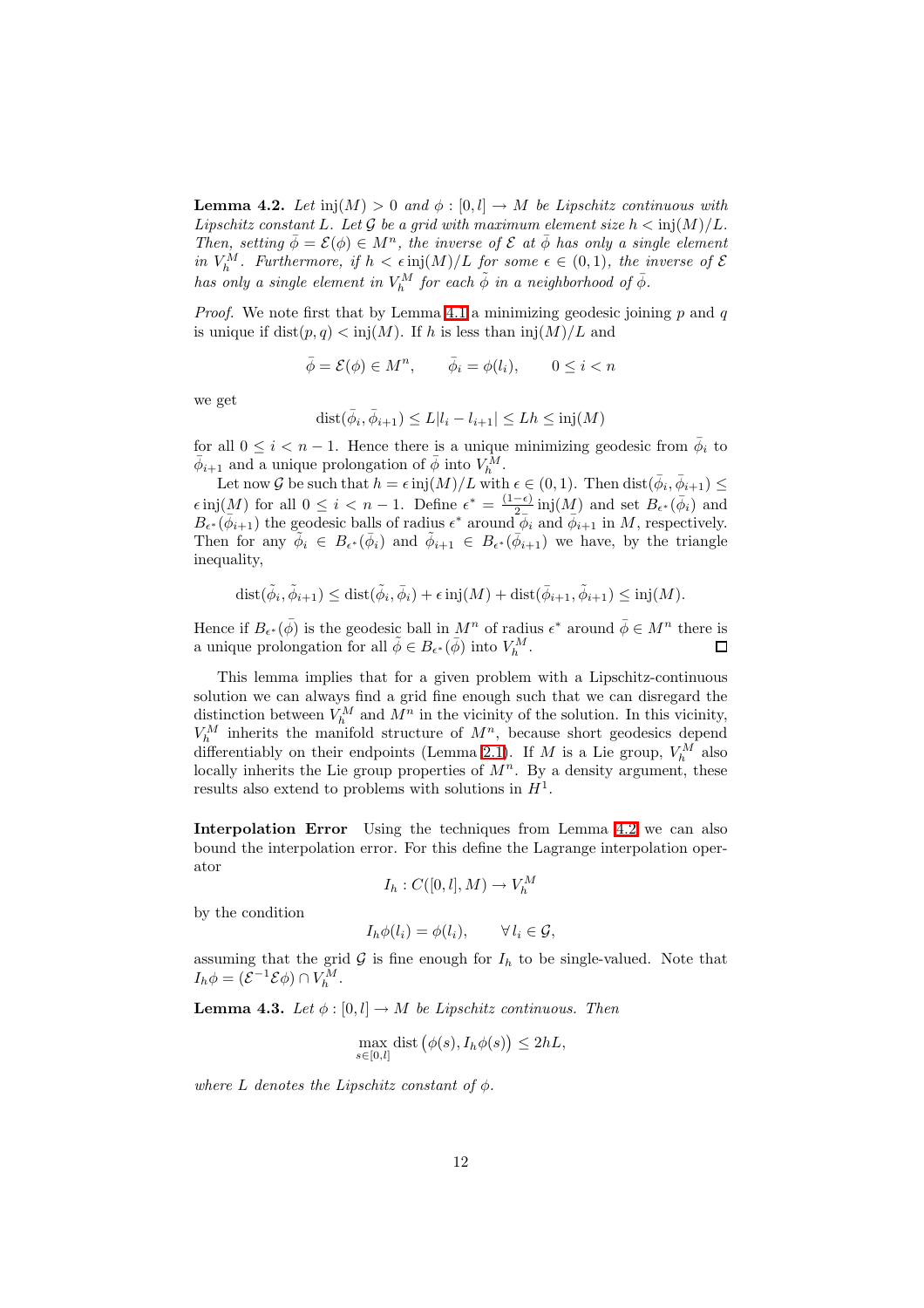*Proof.* Let  $s \in [l_i, l_{i+1}]$  be fixed for some  $[l_i, l_{i+1}] \in \mathcal{G}$ . Then

$$
\begin{array}{rcl}\n\text{dist} \left( \phi(s), I_h \phi(s) \right) & \leq & \text{dist} \left( \phi(s), \phi(l_i) \right) + \text{dist} \left( \phi(l_i), I_h \phi(s) \right) \\
& \leq & L(s - l_i) + \frac{s - l_i}{l_{i+1} - l_i} \text{dist} \left( \phi(l_i), \phi(l_{i+1}) \right) \\
& \leq & L(s - l_i) + L(s - l_i) \\
& \leq & 2Lh.\n\end{array}
$$

Since this holds for all  $s \in [l_i, l_{i+1}]$  and all elements  $[l_i, l_{i+1}], 0 \le i < n+1$ , we have

$$
\max_{0 \le i < n-1} \max_{s \in [l_i, l_{i+1}]} \text{dist}\left(\phi(s), I_h \phi(s)\right) \le 2Lh,
$$

which was asserted.

Objectivity The interpolation along geodesics has an invariance property that is very desirable in the context of mechanics. Recall that an energy functional  $J: W^{1,p}([0, l], M) \to \mathbb{R}$  is called *objective* or *frame-invariant*, if

$$
J(Q\phi(x)) = J(\phi(x)) \qquad \forall s \in [0, l]
$$

for all  $Q \in SO(3)$ , where  $Q\phi$  is an isometric left action of  $SO(3)$  on M. An objective functional on a function space leads to an objective *algebraic* functional  $\bar{J}: M^n \to \mathbb{R}$  only if the prolongation  $\mathcal{E}^{-1}: M^n \to V_h^M \subset H^1([0,l],M)$  is invariant under the same action of SO(3). For geodesic finite elements, this is indeed the case.

**Lemma 4.4** (Objectivity). Let  $\bar{v} \in M^n$  be a coefficient vector and  $\mathcal{E}^{-1}\bar{v} \in$  $V_h^M$  the corresponding geodesic finite element function, which we assume to be *unique. Let* G *be a Lie group that acts isometrically on* M*. Then*

$$
Q(\mathcal{E}^{-1}\bar{v}) = \mathcal{E}^{-1}(Q\bar{v})
$$

*for all*  $Q \in G$ *.* 

*Proof.* It is sufficient to consider a single element  $[l_i, l_{i+1}]$  of G and to show that  $\gamma[Qv_i, Qv_{i+1}](s) = Q\gamma[v_i, v_{i+1}](s)$  for all  $Q \in G$ ,  $s \in [0, 1]$ , where  $\gamma[v_i, v_{i+1}](\cdot)$ denotes the geodesic interpolation from  $v_i$  to  $v_{i+1}$ . We only use the metric properties of  $M$ . If  $M$  is a Lie group, the assertion can be shown directly using the formula [\(7\)](#page-4-1).

We first show that

$$
dist(Qv_i, Q\gamma[v_i, v_{i+1}](s)) = dist(Qv_i, \gamma[Qv_i, Qv_{i+1}](s)).
$$
\n(17)

<span id="page-12-0"></span>To see this note first that  $dist(v_i, \gamma[v_i, v_{i+1}](s)) = dist(Qv_i, Q\gamma[v_i, v_{i+1}](s))$ , because Q acts isometrically. On the other hand, by the definition of the geodesic interpolation we have

$$
s = \frac{\text{dist}(v_i, \gamma[v_i, v_{i+1}](s))}{\text{dist}(v_i, v_{i+1})} = \frac{\text{dist}(Qv_i, \gamma[Qv_i, Qv_{i+1}](s))}{\text{dist}(Qv_i, Qv_{i+1})}.
$$

Again using the isometry property of  $Q$ , the denominators of this must be equal, and hence also the numerators. Thus [\(17\)](#page-12-0) follows. Similarly, we can show that

$$
dist(Qv_{i+1}, Q\gamma[v_i, v_{i+1}](s)) = dist(Qv_{i+1}, \gamma[Qv_i, Qv_{i+1}](s)).
$$

 $\Box$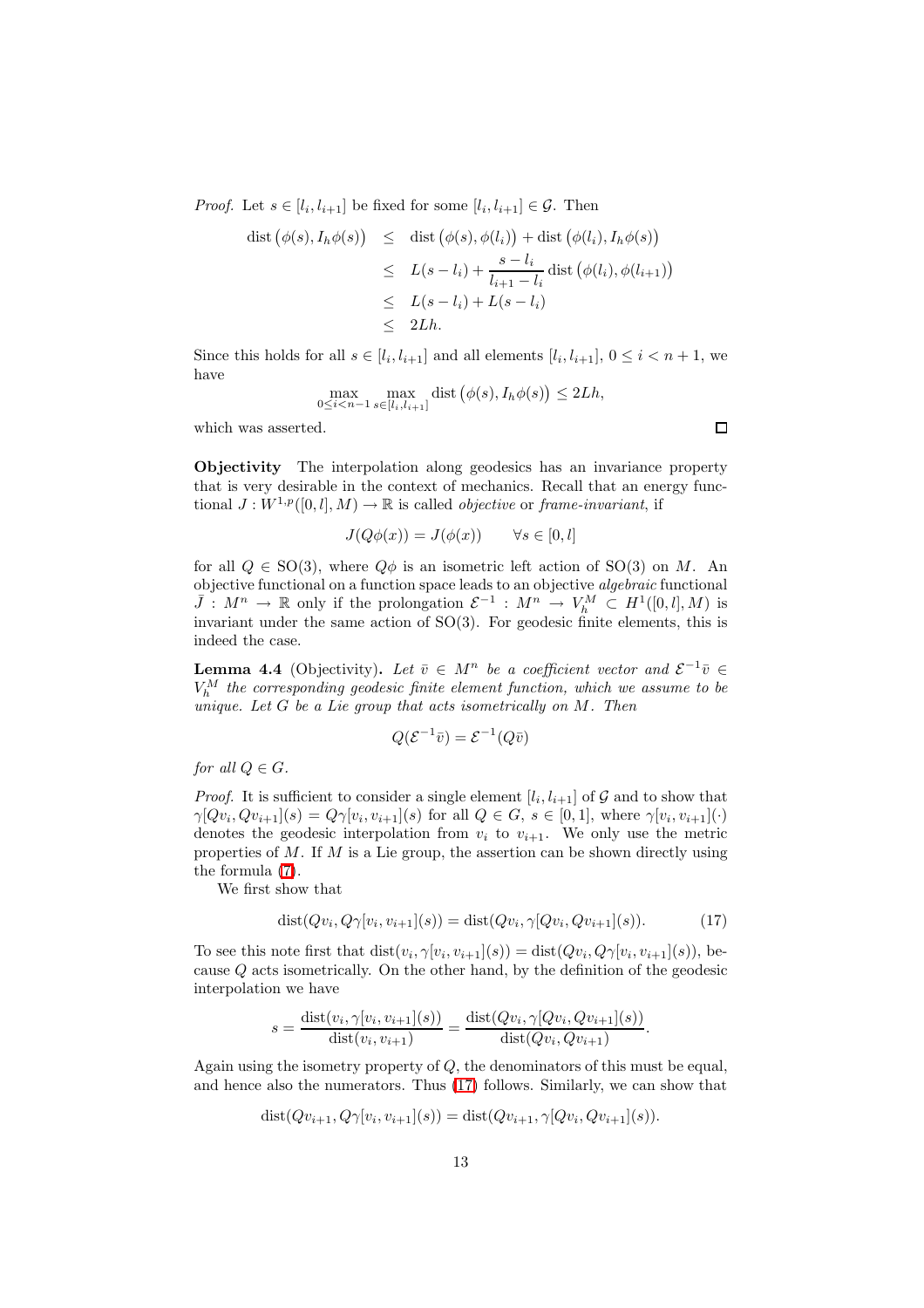Together, it follows that  $Q_{\gamma}[v_i, v_{i+1}](s)$  must be on the unique minimizing geodesic from  $Qv_i$  to  $Qv_{i+1}$ , because if it wasn't, there would be a second path from  $Qv_i$  to  $Qv_{i+1}$  (via  $Q\gamma[v_i, v_{i+1}](s)$ ) realizing the geodesic distance. This proves the lemma, because with both  $Q_{\gamma}[v_i, v_{i+1}](s)$  and  $\gamma[Qv_i, Qv_{i+1}](s)$  on the unique minimizing geodesic from  $Qv_i$  to  $Qv_{i+1}$  and [\(17\)](#page-12-0), the two points  $Q\gamma[v_i, v_{i+1}](s)$  and  $\gamma[Qv_i, Qv_{i+1}](s)$  must be equal. Г

Implementation of Geodesic Finite Elements For the actual implementation of a finite element assembler explicit interpolation formulas are needed. Assume that the energy functional depends only on function values and first derivatives, i.e.,

$$
J(\phi) = \int_{[0,l]} W(\phi(s), \phi'(s)) ds, \qquad \phi \in W^{1,p}([0,l], M),
$$

and let  $\mathcal G$  be a grid on  $[0, l]$ . Then, just as in the Euclidean finite element method,  $J$  (and its gradient and the Hesse matrix) can be computed as sums of elementwise contributions. For each element  $[l_i, l_{i+1}]$  consider the affine mapping F from the reference element [0, 1] to  $[l_i, l_{i+1}]$ . Let  $\gamma[p, q](\cdot) : [0, 1] \to M$  be the geodesic from p to q in M and  $\gamma'[p,q](\cdot) : [0,1] \to TM$  its derivative. Then, for a geodesic finite element function  $\phi_h \in V_h^M$  with coefficients  $v_i, 0 \le i < n$ ,

$$
\int_{[l_i, l_{i+1}]} W(\phi_h(s), \phi'_h(s)) ds
$$
\n
$$
= \int_{[0,1]} W(\gamma[v_i, v_{i+1}](s), \nabla (F^{-1})^T \gamma'[v_i, v_{i+1}](s)) |\det F| ds,
$$

and the integral on the right can be computed using numerical quadrature. The expressions for  $\gamma$  and  $\gamma'$  are the only information needed to implement geodesic finite elements for a given manifold M. Concrete formulas for  $M = SO(3)$  using quaternion coordinates will be given in the following chapter.

#### <span id="page-13-0"></span>5 Geodesic Finite Elements on SE(3)

In this chapter we work out geodesic finite elements for Cosserat rod problems. Remember that configurations of Cosserat rods are described by functions mapping intervals onto the special Euclidean group  $SE(3) = \mathbb{R}^3 \rtimes SO(3)$ . Using the results about products of spaces we know that this is a Riemannian manifold with tangent spaces

$$
T_{(r,q)}\text{SE}(3) = T_r \mathbb{R}^3 \oplus T_q \text{SO}(3). \tag{18}
$$

<span id="page-13-2"></span>The metric is given by

<span id="page-13-3"></span>
$$
g_{(r,q)}(\cdot, \cdot) : T_{(r,q)}SE(3) \times T_{(r,q)}SE(3) \to \mathbb{R}
$$
  

$$
g_{(r,q)}((w_1, q\hat{v}_1), (w_2, q\hat{v}_2)) = \langle w_1, w_2 \rangle + \langle v_1, v_2 \rangle
$$
 (19)

and the exponential map is

<span id="page-13-1"></span>
$$
\exp_{(r,q)} : T_{(r,q)} \text{SE}(3) \to \text{SE}(3)
$$
  

$$
\exp_{(r,q)}(w,q\hat{v}) = (r+w,q\exp\hat{v}).
$$
 (20)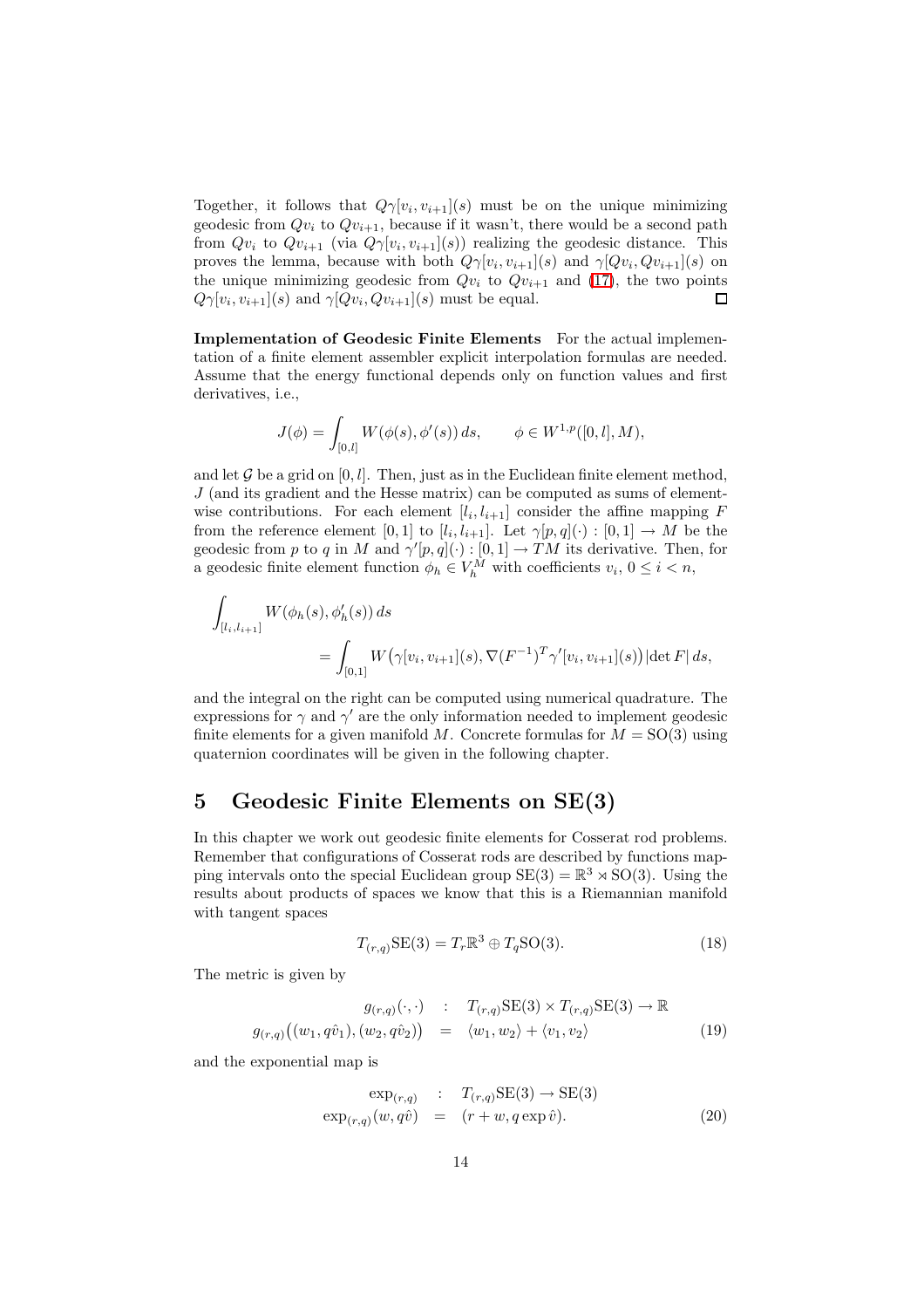The following result is a direct consequence of Lemma [2.2](#page-3-3) and the completeness of Euclidean spaces.

#### Lemma 5.1. *SE*(3) *is geodesically complete.*

The injectivity radius of SE(3) can be computed exactly. As minimizing geodesics in  $\mathbb{R}^3$  are always unique we have inj(SE(3)) = inj(SO(3)). The injectivity radius of the special orthogonal group SO(3) is given by the following well-known lemma, proved, e.g., in [\[13\]](#page-24-4).

**Lemma 5.2.** *Let*  $p, q \in SO(3)$ *. Then* dist $(p, q) \leq \pi$ *. If* dist $(p, q) \leq \pi$  *then there is a unique minimizing geodesic from p to q.* If  $dist(p,q) = \pi$  *then there are precisely two minimizing geodesics from* p *to* q*.*

Hence, to a given coefficient vector  $\bar{v} \in \text{SE(3)}^n$  and a grid  $\mathcal{G}$ , there corresponds a unique finite element function if  $dist(v_i, v_{i+1}) < \pi$  for all  $0 \le i < n-1$ (this condition is not necessary, though).

**Interpolation Formulas** The continuous rod energy functional  $j$  defined in [\(14\)](#page-7-0) depends only on function values and first derivatives of the configuration  $\varphi$ . As shown in the previous chapter, all that is needed to implement the evaluation of j are the formulas for geodesics  $\gamma_{SE(3)}[p, q](\cdot) : [0, 1] \rightarrow SE(3)$  and their derivatives  $\gamma'_{\text{SE}(3)}[p, q](\cdot) : [0, 1] \to T\text{SE}(3)$ . These will be derived now.

By  $(20)$ , the expression for geodesics on the product manifold  $SE(3)$  factors in an expression for geodesics on  $\mathbb{R}^3$  and an expression for geodesics on SO(3). Since geodesics in  $\mathbb{R}^3$  are simply straight lines we focus on the second factor SO(3). Using quaternion coordinates and the formulas [\(8\)](#page-5-2) for the exponential map on  $SO(3)$ , explicit expressions can be derived for

$$
\gamma_{\text{SO}(3)}[p,q](\cdot):[0,1]\to\text{SO}(3).
$$

In the following we drop the subscript for simplicity.

For any geodesic on  $SO(3)$  that connects p to q there is a tangent vector  $p\hat{v} \in T_p\text{SO}(3)$  such that  $\exp_p p\hat{v} = q$ . Since  $\exp_p$  is a local diffeomorphism (hence locally invertible) we can write  $\hat{v} = \exp^{-1}(p^{-1}q)$ , where we have also used [\(7\)](#page-4-1). We use [\(8\)](#page-5-2) and the hat map [\(6\)](#page-4-0) to obtain that the geodesic distance between p and q is  $|\hat{v}| = |v| = 2 \arccos((p^{-1}q)_4)$  and that

$$
v_j = \frac{(p^{-1}q)_j|v|}{\sin\frac{|v|}{2}}, \qquad j = 1, 2, 3.
$$
 (21)

<span id="page-14-0"></span>The interpolation between p and q along the connecting geodesic induced by  $\hat{v}$ is then

$$
\gamma[p, q](s) = \exp_p sp\hat{v} = p \exp s\hat{v},\tag{22}
$$

<span id="page-14-1"></span>with  $\hat{v}$  given by [\(21\)](#page-14-0) and the hat map. Note that the symmetry property  $\gamma[p,q](s) = \gamma[q,p](1-s)$  can be shown by direct calculation. Formula [\(22\)](#page-14-1) corresponds to  $(4.7)$  in the article of Crisfield and Jelenić [\[6](#page-24-0)].

Next we compute the tangent vector of a geodesic from p to q at  $s \in [0, 1]$ . By [\(22\)](#page-14-1) and the chain rule we get

$$
\gamma'[p,q](s) = \frac{\partial \gamma[p,q](\cdot)}{\partial s}\bigg|_s = p \frac{\partial \exp}{\partial v}\bigg|_{s \hat{v}} \cdot \hat{v}.
$$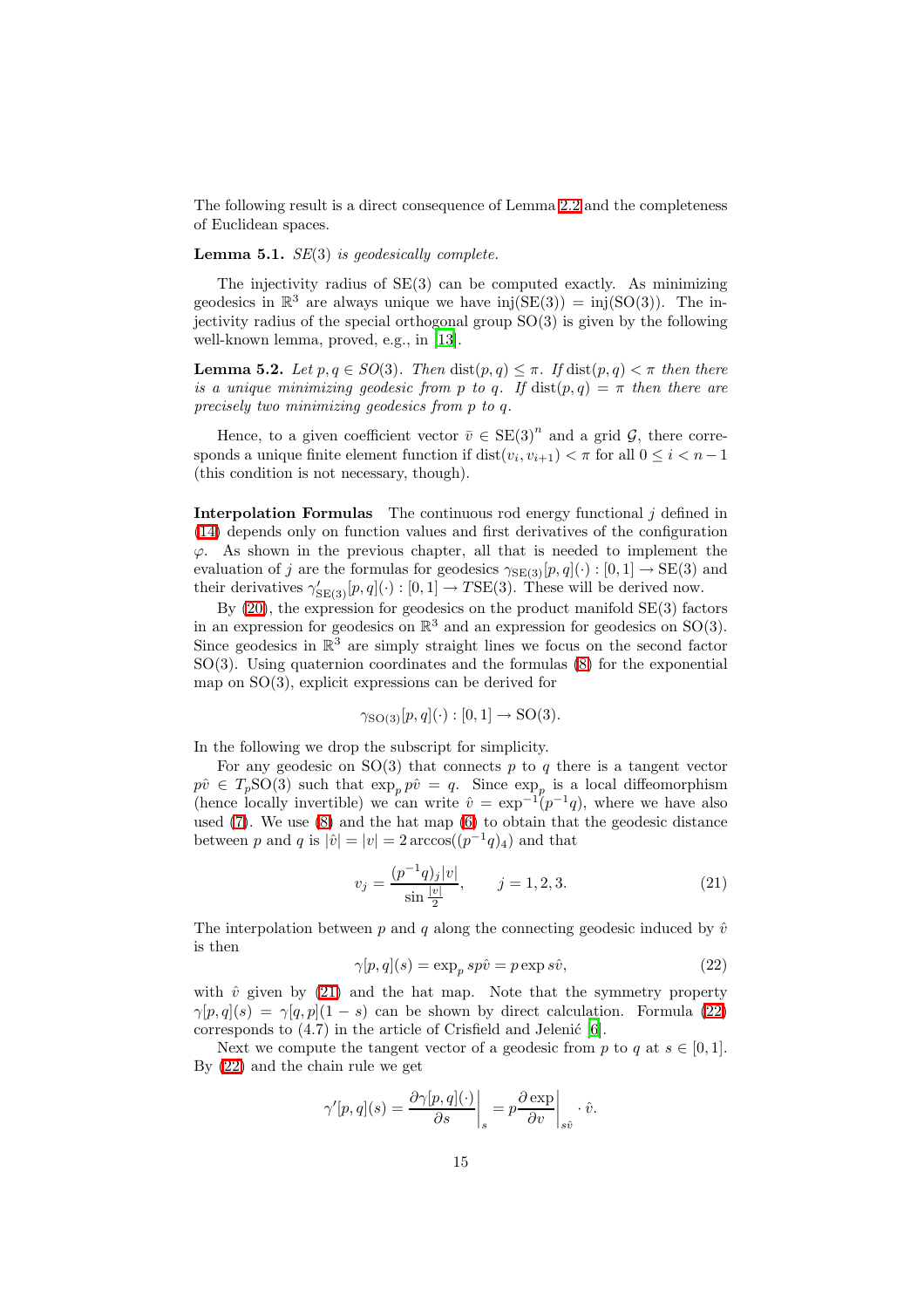Using quaternion coordinates on SO(3) and identifying  $\mathfrak{so}(3)$  with  $\mathbb{R}^3$ , the derivative  $\frac{\partial \exp}{\partial v}$  is a 4 × 3 matrix. The explicit formula can be found in [\[13,](#page-24-4) App. A].

Minimization Formulations We now write down the discrete version of the rod minimization problem [\(16\)](#page-8-3). Let  $\mathcal G$  be a grid on  $[0, l]$  with n vertices and maximum element size h. Let  $\varphi_0, \varphi_l \in \text{SE}(3)$  be given Dirichlet boundary data. We want to

$$
\text{minimize } j \text{ in } V_h^{\text{SE}(3)} \tag{23}
$$

<span id="page-15-1"></span>subject to

$$
\varphi_h(0) = \varphi_0, \qquad \varphi_h(l) = \varphi_l,
$$

and the nonpenetration condition [\(9\)](#page-6-0), where

$$
j(\varphi) = \int_{[0,l]} W(\mathsf{u}(\varphi) - \hat{\mathsf{u}}, \mathsf{v}(\varphi) - \hat{\mathsf{v}}) ds
$$

is the hyperelastic energy functional [\(14\)](#page-7-0).

Using the prolongation operator  $\mathcal{E}^{-1}$ :  $SE(3)^n \to V_h^{SE(3)}$  we can also write down an algebraic formulation of the same problem. Let  $h$  be sufficiently small for  $\mathcal{E}^{-1}$  to be single-valued. Then the algebraic problem is to

minimize 
$$
\bar{j}
$$
 in  $SE(3)^n$ 

<span id="page-15-2"></span>with the algebraic rod energy functional

$$
\bar{\jmath}(\bar{\varphi}) = \int_{[0,l]} W\big(u(\mathcal{E}^{-1}(\bar{\varphi})) - \hat{u}, v(\mathcal{E}^{-1}(\bar{\varphi})) - \hat{v}\big) ds,
$$
\n(24)

subject to [\(9\)](#page-6-0) and the boundary conditions

$$
\bar{\varphi}_0 = \varphi_0
$$
 and  $\bar{\varphi}_{n-1} = \varphi_l$ .

Using Lemma [2.1](#page-3-2) and the fact that  $\mathbf{u}, \mathbf{v}$ , and W are all differentiable functions we can show the following.

**Lemma 5.3.** *The algebraic rod functional*  $\overline{j}$  :  $SE(3)^n \rightarrow \mathbb{R}$  *depends differentiably on its arguments.*

# <span id="page-15-0"></span>6 A Riemannian Trust-Region Solver for Cosserat Rod Problems

We have seen that algebraic geodesic finite element problems have the form

minimize  $\bar{\jmath}$  in  $M$ ,

where M is a product manifold and  $\overline{j}$  a functional that maps (a subset of) M to R. For such minimization problems Absil et al. [\[1\]](#page-24-1) introduced a Riemannian trust-region method. In this section we show how this method can be used to solve Cosserat rod problems that have been discretized by geodesic finite elements. From the underlying Newton idea trust-region solvers inherit local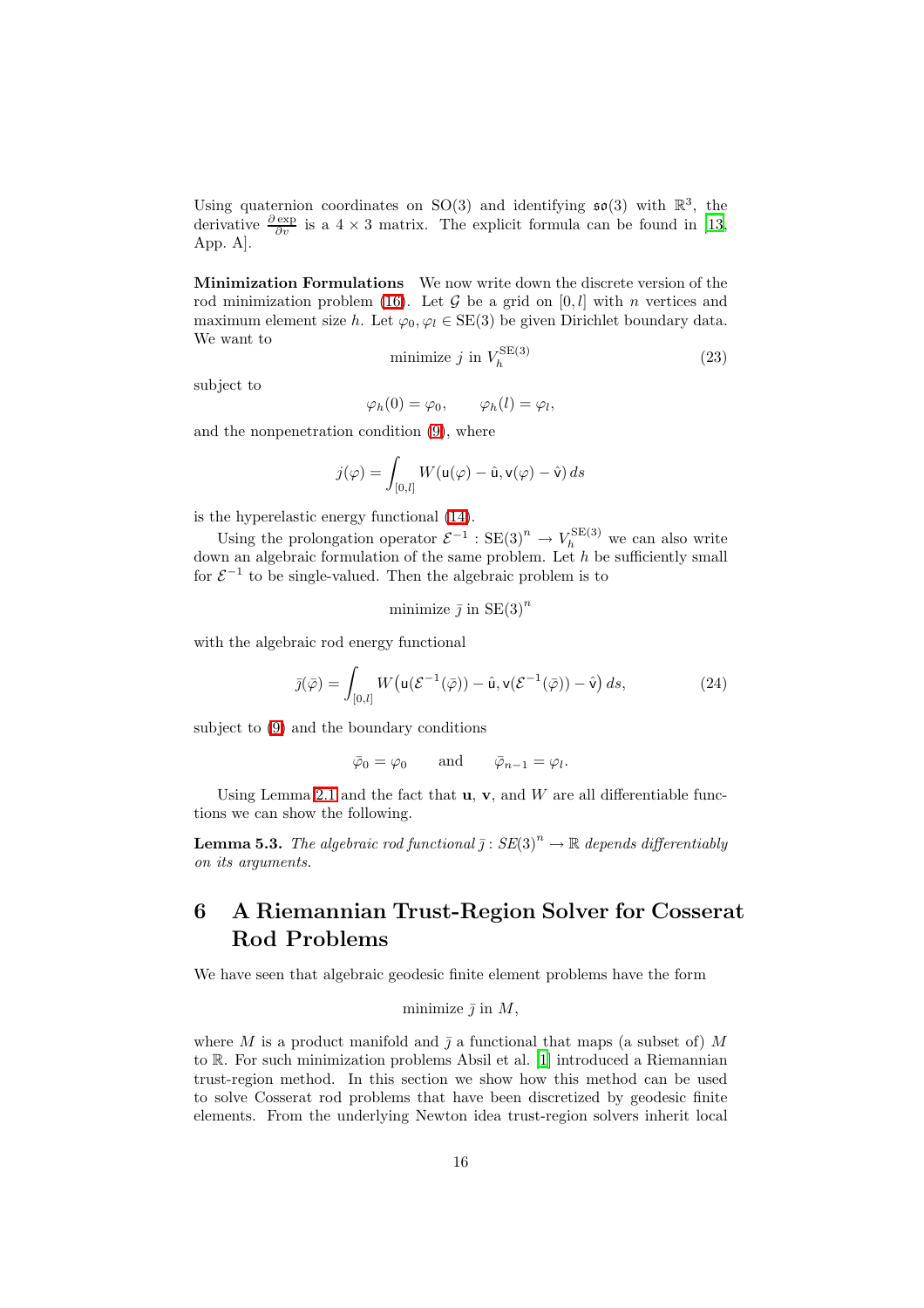superlinear convergence; however, they are also globally convergent. While Newton-type methods for Cosserat rods seem to be standard [\[14](#page-24-2), [16](#page-25-0)], to our knowledge no trust-region algorithm for Cosserat rods has been published.

There are two obstacles to generalizing standard trust-region methods to nonlinear spaces. First, the concept of a local quadratic model of the objective function has to be revised. Also, as there is no canonical addition defined on a manifold, the update procedure  $x_{\nu+1} = x_{\nu} + v_{\nu}$  needs to be replaced by something more general. We will now briefly present the generalization of the trust-region algorithm to Riemannian manifolds as introduced by Absil et al. [\[1\]](#page-24-1) and show how the general algorithm specializes when the underlying space is the set  $SE(3)^n$  of configurations of an algebraic Cosserat rod problem.

Riemannian Trust-Region Methods Let M be a Riemannian manifold with metric  $q$ . The basic idea of the Riemannian trust-region algorithm is that in a neighborhood of a point  $q \in M$  the objective function can be lifted onto the tangent space  $T_qM$ . There, a vector space trust-region subproblem can be solved and the result transported back onto M. In the case of  $M = SE(3)^n$ , the exponential map can be used for the transport, since an explicit formula for its evaluation is available. More formally, let  $q_{\nu} \in M$ ,  $\nu \in \mathbb{N}$  be the current iterate. Using  $\exp_{q_{\nu}}$  to lift the objective function j onto the tangent space  $T_{q_{\nu}}M$  we obtain the lifted functional

$$
\hat{j}_{\nu} : T_{q_{\nu}} M \to \mathbb{R}
$$
  

$$
\hat{j}_{\nu}(v) = j(\exp_{q_{\nu}} v).
$$

Let  $\rho_{\nu} \in \mathbb{R}$  be the current trust-region radius. The Riemannian structure g turns  $T_{q_{\nu}}M$  into a Banach space with the norm  $\|\cdot\|_{g_{q_{\nu}}} = \sqrt{g_{q_{\nu}}(\cdot,\cdot)}$ . There, the trust-region subproblem reads

$$
v_{\nu} = \arg\min_{\substack{v \in T_{q_{\nu}}M \\ \|v\|_{g_{q_{\nu}}} \leq \rho_{\nu}}} m_{\nu}(v) \tag{25}
$$

<span id="page-16-1"></span>with the quadratic, but not necessarily convex model

<span id="page-16-0"></span>
$$
m_{\nu}(v) = \hat{\jmath}_{\nu}(0) + g_{q_{\nu}}(\nabla \hat{\jmath}_{\nu}(0), v) + \frac{1}{2}g_{q_{\nu}}(\nabla^2 \hat{\jmath}_{\nu}(0)v, v).
$$
 (26)

Here  $\nabla \hat{j}_{\nu}(0)$  is the gradient and and  $\nabla^2 \hat{j}_{\nu}(0)$  the Hessian of  $\hat{j}$ , both evaluated at  $0 \in T_{q_{\nu}}M$ . Note that the problem is independent of a specific coordinate system on  $T_{q_{\nu}}M$ . As a minimization problem of a continuous function on a compact set, [\(25\)](#page-16-0) has at least one solution. A solution  $v_{\nu} \in T_{q_{\nu}}M$  of (25) generates the new iterate by

$$
q_{\nu+1} = \exp_{q_{\nu}} v_{\nu}.
$$

As for trust-region methods in linear spaces, the quality of a correction step  $v_{\nu}$  is estimated by comparing the functional decrease and the model decrease. If the quotient

$$
\kappa_{\nu} = \frac{j(q_{\nu}) - j(\exp_{q_{\nu}} v_{\nu})}{m_{\nu}(0) - m_{\nu}(v_{\nu})}
$$

is smaller than a fixed value  $\eta_1$ , then the step is rejected, and  $v_\nu$  is recomputed for a smaller trust-region radius  $\rho$ . If not, the step is accepted. If  $\kappa_{\nu}$  is larger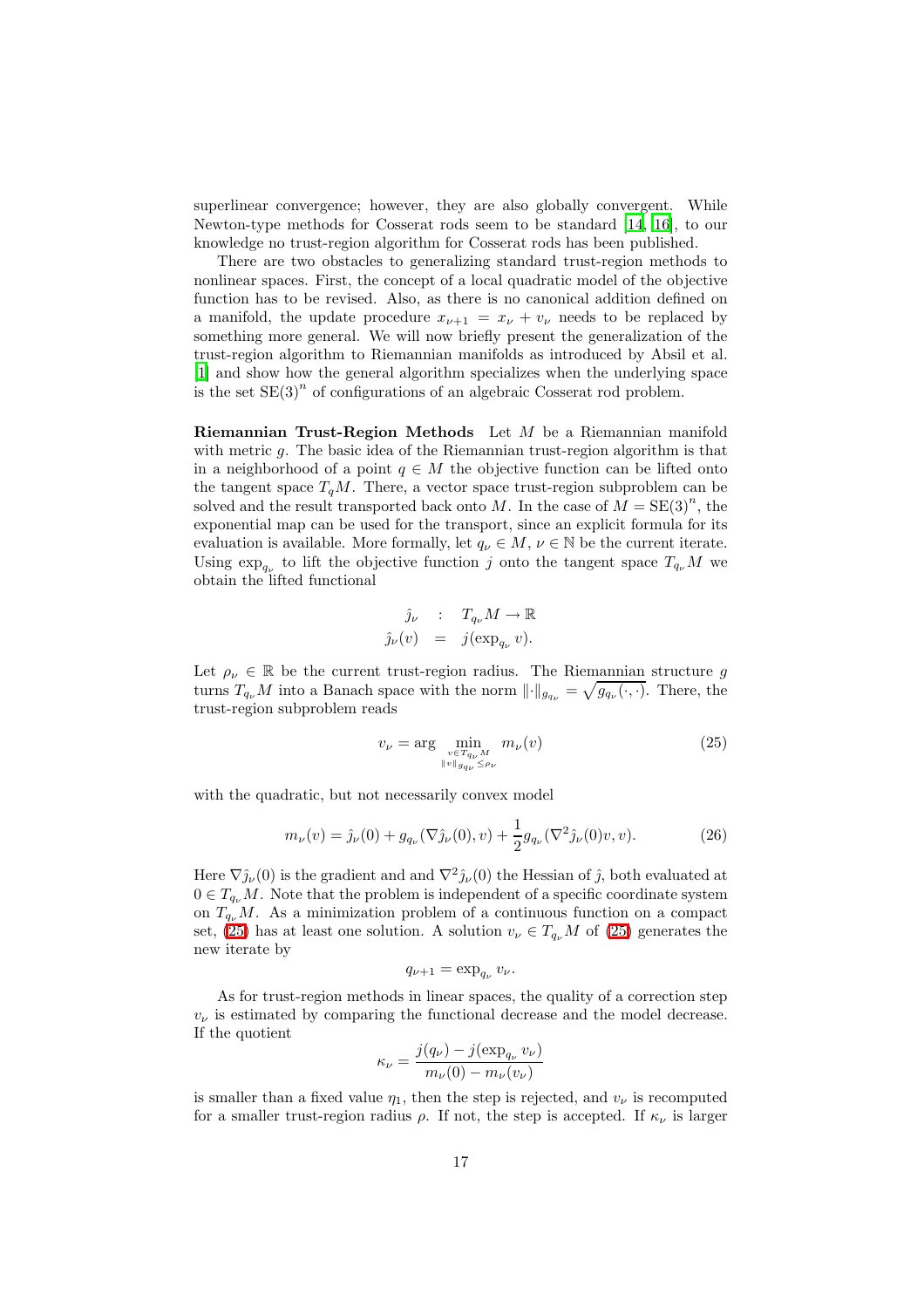than a second value  $\eta_2$ , the trust-region radius is enlarged for the next step. Common values are  $\eta_1 = 0.01$  and  $\eta_2 = 0.9$  [\[5](#page-24-11)].

For this method, Absil et al. [\[1](#page-24-1)] proved global convergence to first-order stationary points, and, depending on the exactness of the inner solver, locally superlinear or even locally quadratic convergence.

Application to Cosserat Rod Problems When applying the general Riemannian trust-region algorithm to the discrete Cosserat rod problem [\(23\)](#page-15-1), the manifold M is  $SE(3)^n$ , with n the number of grid vertices. For simplicity we will ignore the orientation-preserving inequality [\(9\)](#page-6-0). We denote elements of  $SE(3)^n$ by

$$
(r, q) = \prod_{i=0}^{n-1} (r_i, q_i), \qquad r_i \in \mathbb{R}^3, q_i \in SO(3).
$$

At any  $(r, q) \in \text{SE}(3)^n$ , by [\(18\)](#page-13-2) and Lemma [2.3](#page-3-0) the tangent space is

$$
T_{(r,q)}\text{SE}(3)^n = \bigoplus_{i=0}^{n-1} (T_{r_i}\mathbb{R}^3 \oplus T_{q_i}\text{SO}(3)) = \bigoplus_{i=0}^{n-1} (\mathbb{R}^3 \oplus q_i\mathbb{A}^3),
$$

where the spaces  $q_i \mathbb{A}^3$  have been defined in [\(5\)](#page-3-4). The exponential map  $\exp_{(r,q)}$ :  $T_{(r,q)}\text{SE}(3)^n \to \text{SE}(3)^n$  can be written as

$$
\exp_{(r,q)}(w,q\hat{v}) = \prod_{i=0}^{n-1} (r_i + w_i, q_i \exp \hat{v}_i), \qquad (27)
$$

<span id="page-17-1"></span>where we have used [\(4\)](#page-3-1) together with [\(7\)](#page-4-1).

<span id="page-17-2"></span>The functional to be considered is the algebraic Cosserat rod energy  $\bar{\jmath}$  defined in [\(24\)](#page-15-2) and repeated here for convenience:

$$
\bar{\jmath} : \operatorname{SE}(3)^n \to \mathbb{R}
$$
  

$$
\bar{\jmath}(\bar{\varphi}) = \int_{[0,l]} W(u(\mathcal{E}^{-1}(\bar{\varphi})) - \hat{u}, v(\mathcal{E}^{-1}(\bar{\varphi})) - \hat{v}) ds.
$$
 (28)

<span id="page-17-0"></span>The prolongation mapping  $\mathcal{E}^{-1}$ :  $SE(3)^n \rightarrow V_h^{SE(3)}$  $\sum_{h}$  is given element-wise. Let  $[l_i, l_{i+1}]$  be an element of  $G$  and let  $s \in [l_i, l_{i+1}]$ , then

$$
\mathcal{E}^{-1}(\bar{\varphi})(s) = \gamma_{\text{SE}(3)}[\bar{\varphi}_i, \bar{\varphi}_{i+1}](F_i^{-1}(s)) \n= (\gamma_{\mathbb{R}^3}[r_i, r_{i+1}](F_i^{-1}(s)), \gamma_{\text{SO}(3)}[q_i, q_{i+1}](F_i^{-1}(s))),
$$
\n(29)

where  $\bar{\varphi}_i = (r_i, q_i)$  and  $F_i$  is the affine mapping from the reference element [0, 1] to  $[l_i, l_{i+1}]$ . Since  $\mathbb{R}^3$  is linear the geodesics there are line segments and geodesic finite elements degenerate to standard finite elements. Using the vector-valued nodal basis functions  $\psi_k^j : [0, l] \to \mathbb{R}^3$  and the fact that  $F_i(s) = l_i + s(l_{i+1} - l_i)$ we can rewrite [\(29\)](#page-17-0) as

$$
\mathcal{E}^{-1}(\bar{\varphi})(s) = \Bigg(\sum_{\substack{j \in \{0,1,2\} \\ k \in \{i,i+1\}}} r_k^j \psi_k^j(s), \ \gamma_{\text{SO}(3)}[q_i, q_{i+1}] \Big(\frac{s - l_i}{l_{i+1} - l_i}\Big)\Bigg).
$$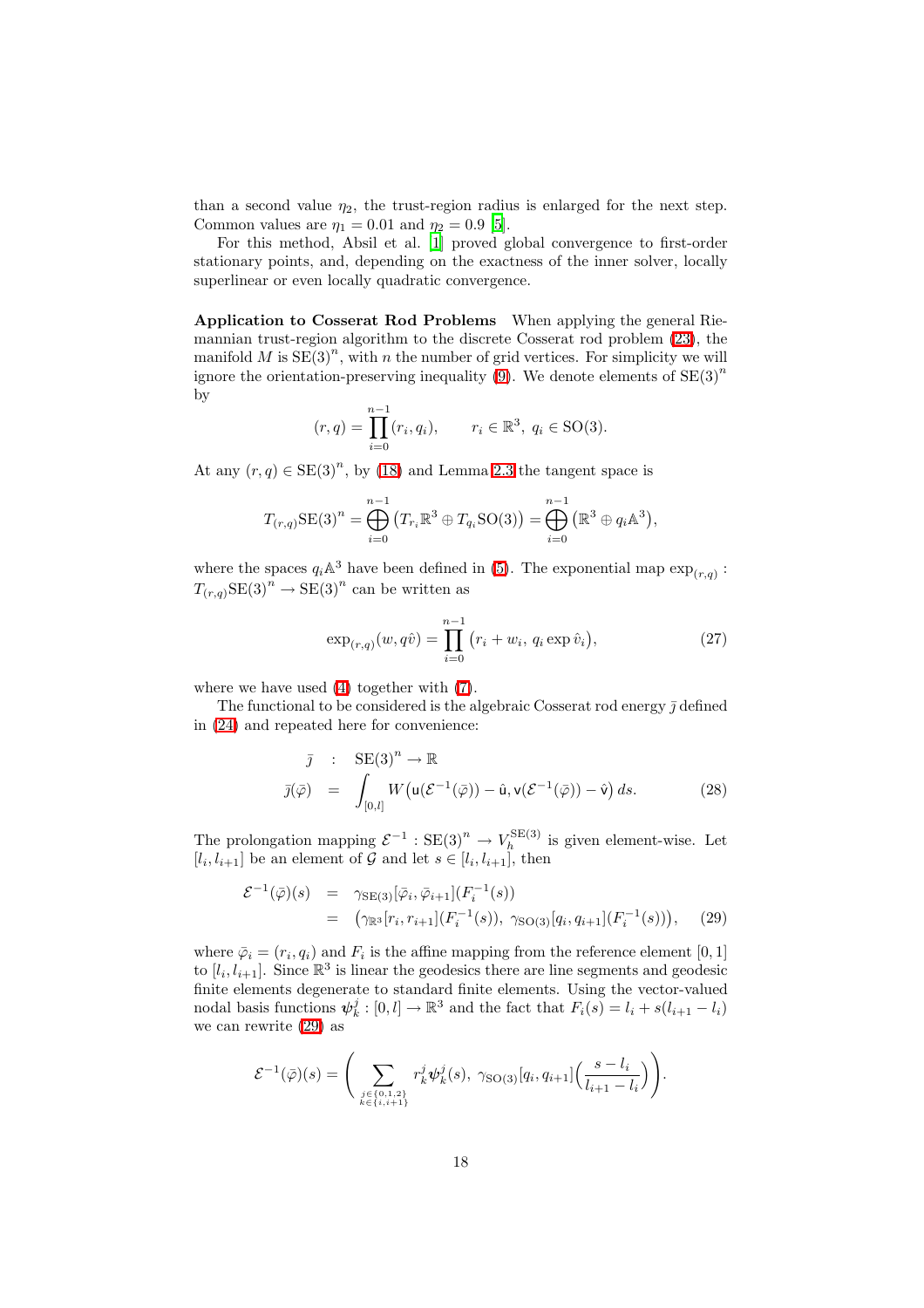*Remark* 6.1*.* Note that the Riemannian trust-region method is a descent method, and therefore the sequence of iterates remains within the sublevel set of the first iterate. Since  $\bar{\jmath}$  is assumed to be coercive, these sublevel sets are bounded. By Lemma [4.2](#page-10-2) we know that if the grid is fine enough there is a neighborhood  $U \subset \text{SE}(3)^n$  of the discrete solution such that there is a one-to-one correspondence between geodesic finite element functions in  $V_h^{\text{SE}(3)}$  $h_h^{\text{SLE}}$  and coefficient vectors in U. Hence for initial iterates close enough to the solution we can disregard the distinction between  $V_h^{\text{SE}(3)}$  $h_h^{\text{SE}(3)}$  and  $\text{SE}(3)^n$ .

We now lift  $\bar{j}$  onto the tangent bundle of  $SE(3)^n$ . Let  $\nu \in \mathbb{N}$  be the iteration number and  $(r_{\nu}, q_{\nu}) \in SE(3)^{n}$  the current iterate of a Riemannian trust-region method. Then, using the exponential map [\(27\)](#page-17-1), the lifted algebraic rod functional at  $(r_{\nu}, q_{\nu})$  is

<span id="page-18-0"></span>
$$
\hat{j}_{\nu} : T_{(r_{\nu}, q_{\nu})} \text{SE}(3)^{n} \to \mathbb{R}
$$
\n
$$
\hat{j}_{\nu}(w, q_{\nu}\hat{v}) = \bar{j}(\exp_{(r_{\nu}, q_{\nu})}(w, q_{\nu}\hat{v})) = \bar{j}(r_{\nu} + w, q_{\nu} \exp \hat{v}).
$$
\n(30)

In order to obtain the quadratic model  $m_{\nu}$  defined in [\(26\)](#page-16-1), we need to compute the gradient  $\nabla \hat{j}_{\nu}$  and the Hesse matrix  $\nabla^2 \hat{j}_{\nu}$  of the lifted functional  $\hat{j}_{\nu}$  at  $0 \in$  $T_{(r_{\nu}, q_{\nu})} \text{SE(3)}^{n}$ . Using [\(19\)](#page-13-3) we get

$$
g_{\nu}(\nabla \hat{j}_{\nu},(w,q_{\nu}\hat{v})) = \langle \nabla_{\!\! w} \hat{j}_{\nu},w \rangle + \langle \nabla_{\!\! v} \hat{j}_{\nu},v \rangle
$$

for all  $(w, q_{\nu}\hat{v}) \in T_{(r_{\nu}, q_{\nu})} \text{SE(3)}^n$ , where  $\nabla_{\!w}, \nabla_{\!v} \in (\mathbb{R}^3)^n$  denote the gradients with respect to w and v, respectively. Using the canonical basis of  $\mathbb{R}^3$ , the coefficients of these gradients are the partial derivatives in the coordinate directions. To compute them, we first introduce the *algebraic strain measures*

$$
\overline{\mathbf{u}}, \overline{\mathbf{v}} : \mathrm{SE}(3)^n \rightarrow C([0, l], \mathbb{R}^3)
$$

$$
\overline{\mathbf{u}}(r, q) = \mathbf{u}(\mathcal{E}^{-1}(r, q)), \qquad \overline{\mathbf{v}}(r, q) = \mathbf{v}(\mathcal{E}^{-1}(r, q)).
$$

They associate continuous strain functions to coefficient vectors in SE(3). Using  $(28)$  and  $(30)$  we get

$$
\nabla_{\!\! w} \hat{\jmath}_{\nu} = \int_{[0,l]} \nabla_{\!\! w} W\big(\bar{\mathsf{u}}(\exp_{(r_{\nu},q_{\nu})}(w,q_{\nu}\hat{v})) - \hat{\mathsf{u}}, \bar{\mathsf{v}}(\exp_{(r_{\nu},q_{\nu})}(w,q_{\nu}\hat{v})) - \hat{\mathsf{v}}\big) ds,
$$

and likewise for  $\nabla_{\!v}\hat{j}$ . Hence computing the gradient of the lifted energy functional  $\hat{j}_{\nu}$  amounts to computing the gradient of the lifted energy density

$$
\widehat{W}_{\nu}(w,v)=W\big(\bar{\mathsf{u}}(\exp_{(r_{\nu},q_{\nu})}(w,q_{\nu}\hat{v}))-\hat{\mathsf{u}},\,\bar{\mathsf{v}}(\exp_{(r_{\nu},q_{\nu})}(w,q_{\nu}\hat{v}))-\hat{\mathsf{v}}\big).
$$

Before continuing further we choose a specific energy density  $W$ . The simplest choice for a rod material is the linear elastic one. In this case, the energy is a quadratic function of the strains

$$
W(\mathsf{w},\mathsf{z})=\frac{1}{2}\begin{pmatrix}\mathsf{w}\\ \mathsf{z}\end{pmatrix}^T\mathbf{W}\begin{pmatrix}\mathsf{w}\\ \mathsf{z}\end{pmatrix},
$$

<span id="page-18-1"></span>where  $\mathbf{W} \in \mathbb{R}^{6 \times 6}$  is symmetric and positive definite. A further simplification takes the matrix  $W$  to be diagonal, such that the energy density  $W$  takes the form

$$
W(\mathbf{u} - \hat{\mathbf{u}}, \mathbf{v} - \hat{\mathbf{v}}) = \frac{1}{2} \sum_{i=1}^{3} K_i (\mathbf{u}_i - \hat{\mathbf{u}}_i)^2 + \frac{1}{2} \sum_{i=1}^{3} A_i (\mathbf{v}_i - \hat{\mathbf{v}}_i)^2, \tag{31}
$$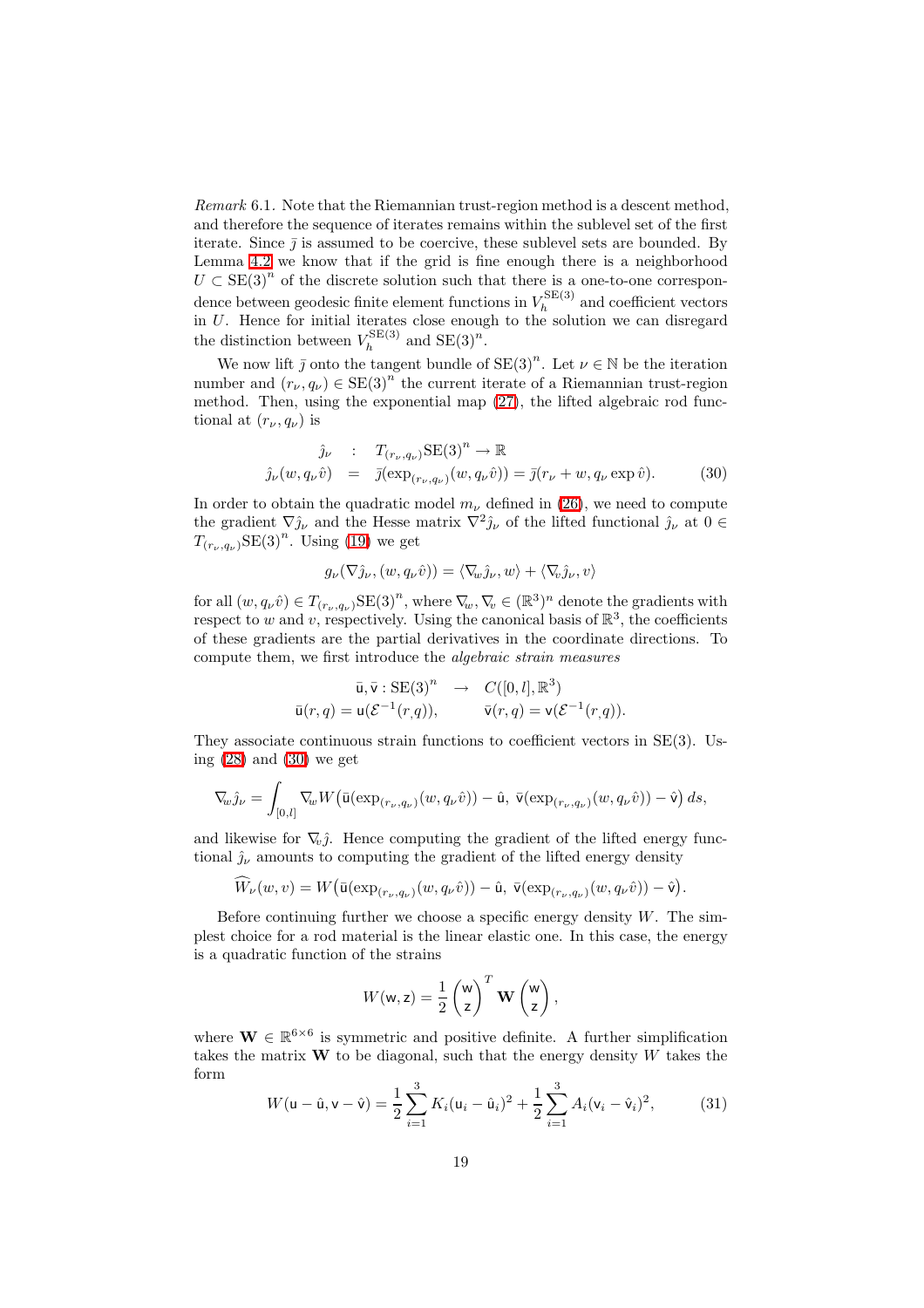with scalar parameters  $K_i$ ,  $A_i$ ,  $i \in \{1, 2, 3\}$ . Despite its simplicity, this material law is widely used [\[9,](#page-24-7) [16\]](#page-25-0).

<span id="page-19-0"></span>Let  $w_i^j, v_i^j$  be the coefficients of  $w, v$  pertaining to the *i*-th grid vertex and the canonical coordinate direction j. Then, for any  $s \in [0, l]$ , the coefficients of  $\nabla_{\!w} \widehat{W}(s)$  and  $\nabla_{\!v} \widehat{W}(s)$  at  $0 \in T_{(r_{\nu}, q_{\nu})} \text{SE}(3)^n$  are given by

$$
\frac{\partial \widehat{W}}{\partial w_i^j} = \sum_{m=1}^3 A_m (\bar{v}_m(r_\nu, q_\nu) - \hat{v}_m) \frac{\partial}{\partial w_i^j} \bar{v}_m(r_\nu + w, q_\nu \exp \hat{v})
$$
(32)  

$$
\frac{\partial \widehat{W}}{\partial v_i^j} = \sum_{m=1}^3 K_m (\bar{u}_m(q_\nu) - \hat{u}_m) \frac{\partial}{\partial v_i^j} \bar{u}_m(q_\nu \exp \hat{v})
$$

$$
+ \sum_{m=1}^3 A_m (\bar{v}_m(r_\nu, q_\nu) - \hat{v}_m) \frac{\partial}{\partial v_i^j} \bar{v}_m(r_\nu + w, q_\nu \exp \hat{v}),
$$
(33)

where we have used that  $\mu$  does not depend on r. To compute the derivatives of the algebraic strains consider an element  $[l_i, l_{i+1}]$  and  $s \in [l_i, l_{i+1}]$ . Then, for  $j, m \in \{1, 2, 3\}$  and  $k \in \{i, i + 1\}$ , the derivative of  $\overline{\mathsf{v}}$  with respect to the finite element coefficients is

$$
\frac{\partial}{\partial w_k^j} \bar{\mathbf{v}}_m(r_{\nu} + w, q_{\nu} \exp \hat{v})(s) = \left\langle \frac{\partial \psi_k^j}{\partial s}(s), \mathbf{d}_m(\gamma_{\text{SO}(3)}[q_i, q_{i+1}](F_i^{-1}(s))) \right\rangle
$$

and

$$
\frac{\partial}{\partial v_k^j} \bar{\mathbf{v}}_m(r_{\nu} + w, q_{\nu} \exp \hat{v})(s)
$$
  
=  $\langle r'(s), \frac{\partial \mathbf{d}_m}{\partial q} \cdot \frac{\partial}{\partial v_k^j} \gamma_{\text{SO}(3)}[q_i \exp \hat{v}_i, q_{i+1} \exp \hat{v}_{i+1}](F_i^{-1}(s)) \rangle.$ 

The brackets denote the scalar product in  $\mathbb{R}^3$ . The derivatives of the rotational strain  $\bar{u}$  are, again for  $j, m \in \{1, 2, 3\}$  and  $k \in \{i, i + 1\}$ ,

$$
\frac{\partial}{\partial v_k^j} \bar{u}_m(q_\nu \exp \hat{v})(s) = 2 \Big\langle \mathbf{B}_m \Big( \frac{\partial}{\partial v_k^j} \gamma_{\mathrm{SO}(3)} [q_i \exp \hat{v}_i, q_{i+1} \exp \hat{v}_{i+1}] (F_i^{-1}(s)) \Big),
$$
  

$$
\gamma'_{\mathrm{SO}(3)} [q_i, q_{i+1}] (F_i^{-1}(s)) \Big\rangle
$$
  

$$
+ 2 \Big\langle \mathbf{B}_m \big( \gamma_{\mathrm{SO}(3)} [q_i, q_{i+1}] (F_i^{-1}(s)) \big),
$$
  

$$
\frac{\partial}{\partial v_k^j} \gamma'_{\mathrm{SO}(3)} [q_i \exp \hat{v}_i, q_{i+1} \exp \hat{v}_{i+1}] (F_i^{-1}(s)) \Big\rangle.
$$

Unlike above, the brackets in this expression denote the scalar product in  $\mathbb{R}^4$ . Also recall that primes denote derivation with respect to  $s$ . As  $\bar{u}$  is independent of the centerline the derivatives  $\frac{\partial \bar{u}}{\partial w_j^k}$  are zero. The appendix of [\[13\]](#page-24-4) shows how the preceding formulas are obtained.

Deriving [\(32\)](#page-19-0) and [\(33\)](#page-19-0) once more we get the coefficients of the Hessian matrix in a straightforward manner. Note that since  $\hat{j}_{\nu}$  is a functional on a linear space, its Hessian is symmetric. It involves second derivatives of the strain measures which, in principle, can also be computed analytically. However, the formulas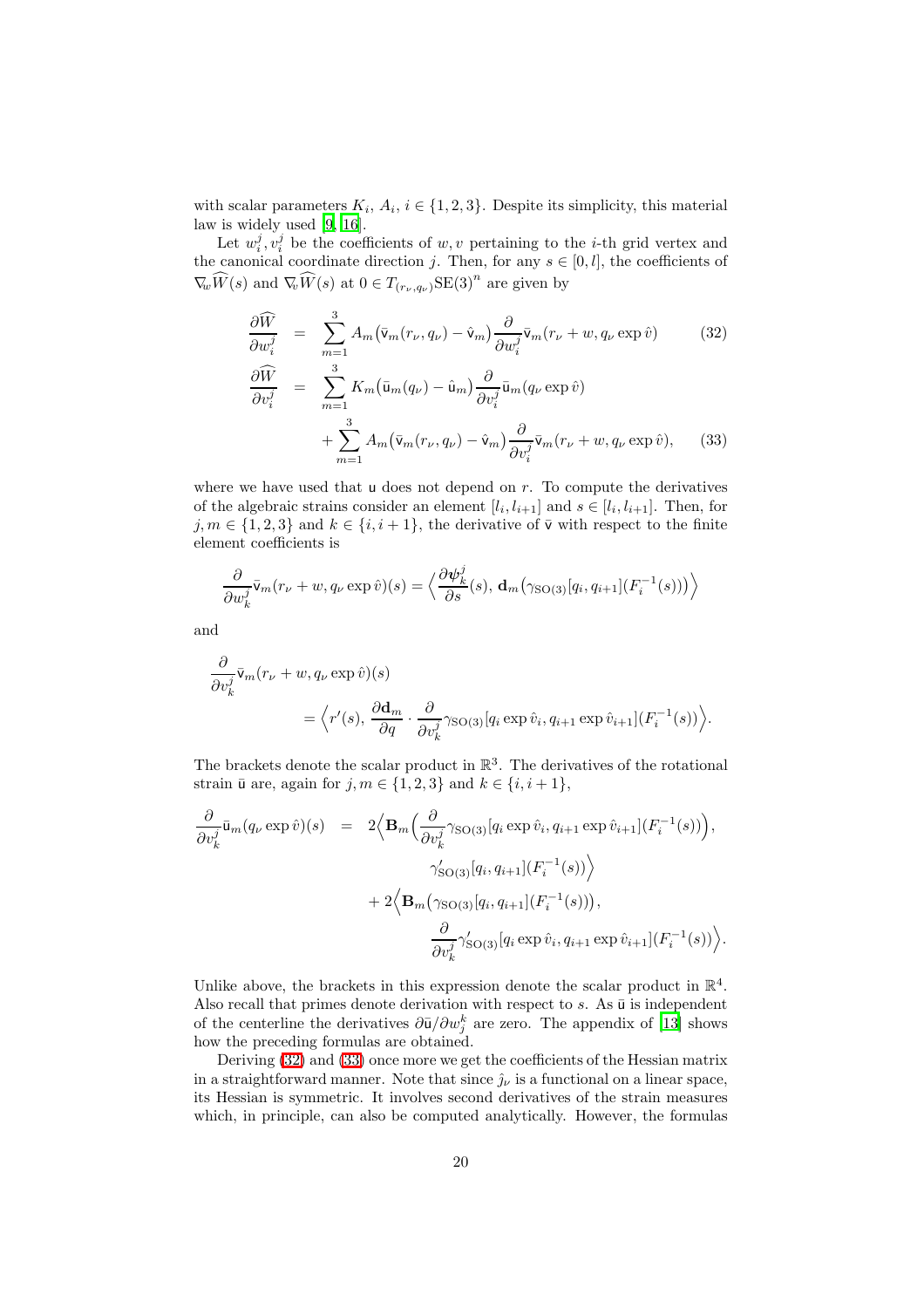get fairly unwieldy. Fortunately, approximations to the Hessian matrix are allowed by the convergence theory of Riemannian trust-region methods. The examples in Chapter [7](#page-20-0) use a finite-difference approximation to compute  $\nabla^2 \hat{j}$ .

The standard Riemannian trust-region algorithm uses the Riemannian norm  $\lVert \cdot \rVert_{g_{q_{\nu}}}$  to define the trust-region. In the finite-element context it is preferable to use a discretization of the  $L^2$ -norm. Let  $\psi_i$  be the scalar nodal basis function corresponding to vertex i and let

$$
M_3 \in \mathbb{R}^{3n \times 3n}, \qquad (M_3)_{ij} = \mathrm{Id}_{3 \times 3} \int_{[0,l]} \psi_i \psi_j \, ds
$$

be the 3-valued mass matrix for the grid  $\mathcal{G}$ . Introduce the scaled  $L^2$ -norm

$$
\begin{array}{rcl}\n\|\cdot\|_{\alpha,(r,q)} & \colon & T_{(r,q)}\text{SE(3)}^n \to \mathbb{R} \\
\|(w,q\hat{v})\|_{\alpha,(r,q)}^2 & = & \alpha\langle w,M_3w\rangle + \langle v,M_3v\rangle,\n\end{array}
$$

with a fixed scaling parameter  $\alpha > 0$ . This parameter is used to compensate for the possible scale differences between translational and rotational corrections. Alternatively, it is possible to use a generalization of the maximum norm on the tangent bundle of  $SE(3)^n$  by defining

<span id="page-20-2"></span>
$$
\|\cdot\|_{\infty,\alpha,(r,q)} \quad : \quad T_{(r,q)}\text{SE(3)}^n \to \mathbb{R}
$$
  

$$
\|(w,q\hat{v})\|_{\infty,\alpha,(r,q)} = \max{\{\alpha\|w\|_{\infty},\|v\|_{\infty}\}}.
$$
 (34)

For this norm, no matrix needs to be assembled and the trust region

$$
K_{\infty,\nu}^{\text{tr}} = \{ (w, q_{\nu}\hat{v}) \in T_{(r_{\nu}, q_{\nu})} \text{SE}(3)^{n} \mid ||(w, q_{\nu}\hat{v})||_{\infty, \alpha, (r,q)} \le \rho_{\nu} \}
$$
  

$$
\simeq [-\rho_{\nu}, \rho_{\nu}]^{6n}
$$

has a tensor-product structure.

<span id="page-20-1"></span>In summary, we obtain the inner trust-region problem

$$
(w_{\nu}, q_{\nu}\hat{v}_{\nu}) = \arg\min m_{\nu}(w, q_{\nu}\hat{v}), \qquad (35)
$$

where the minimization is over all  $(w, q_\nu \hat{v}) \in T_{(r_\nu, q_\nu)} \text{SE(3)}^n$  with

$$
||(w, q_{\nu}\hat{v})||_{(r_{\nu}, q_{\nu})} \leq \rho_{\nu},
$$

using one of the norms introduced above and

$$
m_{\nu}(w, q_{\nu}\hat{v}) = \hat{\jmath}_{\nu}(0) + g_{\nu}(\nabla \hat{\jmath}_{\nu}(0), (w, q_{\nu}\hat{v})) + \frac{1}{2}g_{\nu}(\nabla^2 \hat{\jmath}_{\nu}(0)(w, q_{\nu}\hat{v}), (w, q_{\nu}\hat{v})).
$$

With  $(w_{\nu}, q_{\nu}\hat{v}_{\nu})$  the solution of [\(35\)](#page-20-1), the next iterate is given by

$$
(r_{\nu+1}, q_{\nu+1}) = \exp_{(r_{\nu}, q_{\nu})}(w_{\nu}, q_{\nu} \hat{v}_{\nu}) = (r_{\nu} + w_{\nu}, q_{\nu} \exp \hat{v}_{\nu}).
$$

## <span id="page-20-0"></span>7 Numerical Results

We close this article by giving two short examples demonstrating the efficiency of the trust-region solver and estimating the convergence of the geodesic finite element discretization.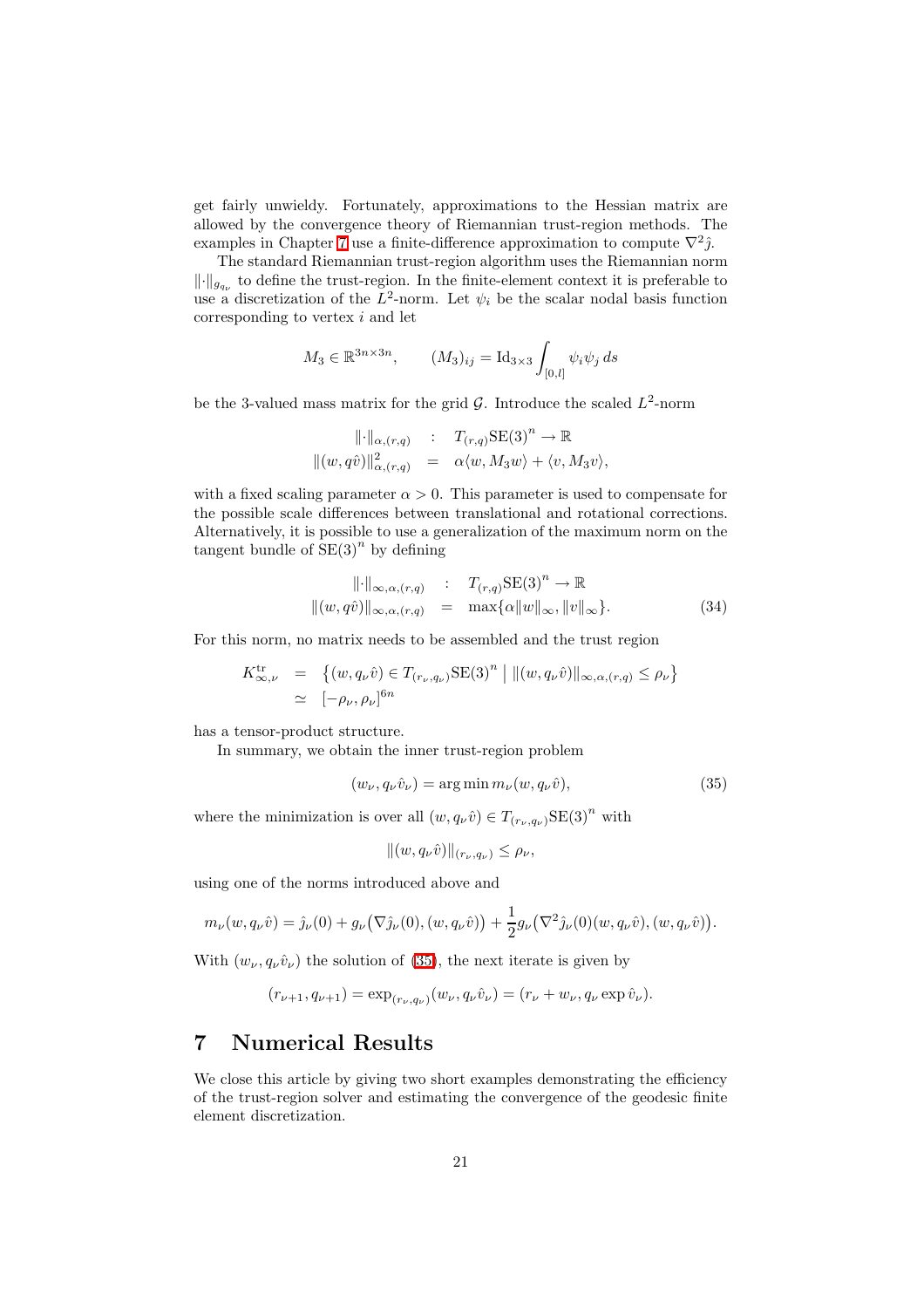

<span id="page-21-0"></span>Figure 4: Solution of the example rod problem using a grid with 16 elements.

Consider a rod of unit length which, in its unstressed state, is completely straight and aligned with the z-axis. The rod is clamped at the origin, and the second endpoint of the centerline is placed at  $(1/2, 0, 0)$ , with the crosssection such that  $\mathbf{d}_1 = (1, 0, 0), \mathbf{d}_2 = (0, 0, 1),$  and  $\mathbf{d}_3 = (0, -1, 0)$ . The solution configuration for these boundary conditions contains stretching, shear, bending, and torsion (see Fig. [4\)](#page-21-0).

The material is modelled with the linear diagonal law [\(31\)](#page-18-1) with parameters  $A = (755, 755, 1963)$  and  $K = (1.23, 1.23, 0.94)$ . According to the theory of Clebsch and Kirchhoff (see, e.g., [\[9\]](#page-24-7)), this corresponds to a rod with a circular cross-section of radius 0.05 length units, Young's modulus  $E = 2.5 \cdot 10^5$  pressure units, and Poisson ratio  $\nu = 0.3$ . To avoid the phenomenon of locking (i.e., a bad approximation property of the discrete problem for coarse grids [\[4](#page-24-10)]), we follow Simo and Vu-Quoc [\[16](#page-25-0)] in using a selective integration scheme. For the planar case, Noor and Peters [\[12\]](#page-24-12) showed this to be equivalent to a mixed discretization.

**Convergence of the Solver** Let  $\mathcal{G}_n$  be a uniform grid on [0, 1] with *n* vertices. We set up the Riemannian trust-region algorithm of the previous chapter using the maximum norm [\(34\)](#page-20-2) for the definition of the trust region. For the inner solver we use a monotone multigrid method, which is a descent method with guaranteed multigrid convergence for convex quadratic problems [\[10](#page-24-13), [13\]](#page-24-4). The inner problems are solved to a precision of  $10^{-13}$  by tracking the  $H^1$ -norm of the relative corrections. The initial trust-region has a radius of 1 and the parameters  $\eta_1$  and  $\eta_2$  are set to 0.01 and 0.9, respectively. The scaling parameter  $\alpha$  in the trust-region norm is set to 1.

To measure the convergence speed we first compute a reference solution  $\varphi^*$  by letting the solver iterate until the maximum norm of the correction  $\|\exp_{\varphi_{\nu}}^{-1}\varphi_{\nu+1}\|_{\infty}$  drops below 10<sup>-12</sup>. We then compute the Hesse matrix  $H^*$ of the lifted energy functional  $\hat{j}_*$  at the last iterate  $\varphi^*$ . Assuming  $\varphi^*$  to be close to a minimum of  $\bar{j}$  we get convexity of  $\hat{j}_*$  and hence  $H^*$  is positive definite. It therefore creates an energy norm on  $T_{\varphi^*}SE(3)^n$  which we denote by  $\|\cdot\|_{H^*}$ . Revisiting now the iteration history  $\varphi_0, \ldots, \varphi^*$  we transport each  $\varphi_\nu$ onto  $T_{\varphi^*}$ SE $(3)^n$  using the inverse exponential map at  $\varphi^*$  and define the error of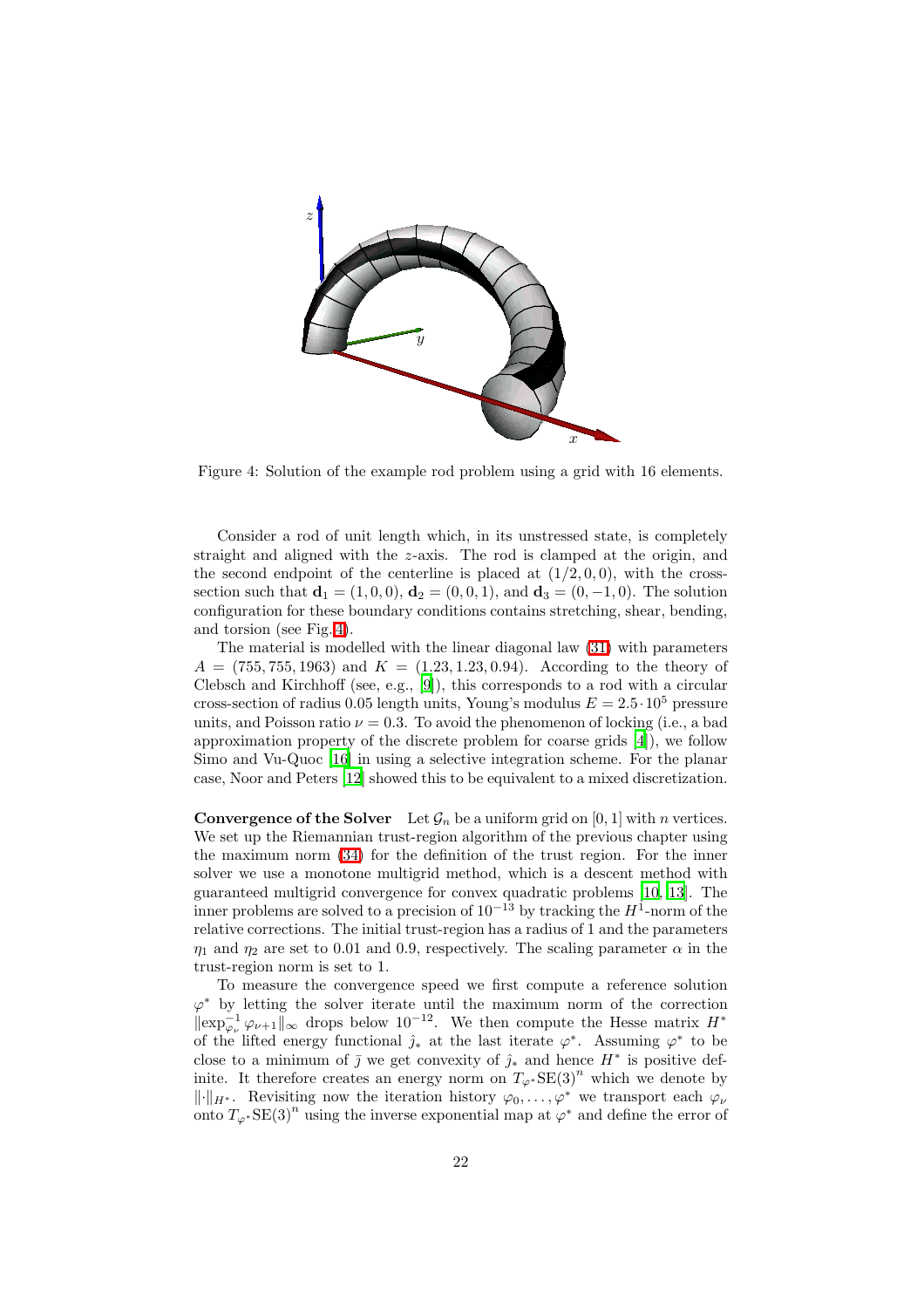

Figure 5: Error  $e_{\nu}$  per iteration  $\nu$  for a grid consisting of 4096 elements.

<span id="page-22-0"></span>

| levels      |  |  |  |  | 2 3 4 5 6 7 8 9 10 11                   |    |      |
|-------------|--|--|--|--|-----------------------------------------|----|------|
| elements    |  |  |  |  | 4 8 16 32 64 128 256 512 1024 2048 4096 |    |      |
| overall it. |  |  |  |  | 16 14 25 19 24 26 19 29 34              | 30 | - 30 |
|             |  |  |  |  |                                         |    |      |

<span id="page-22-1"></span>Table 1: Number of overall iterations and unsuccessful iterations of the trustregion solver per grid size.

 $\varphi_{\nu}$  as

$$
e_{\nu} = \|\exp_{\varphi^*}^{-1} \varphi_{\nu}\|_{H^*}.
$$

We first concentrate on trust-region convergence on a single grid. From the general theory for Riemannian trust-region methods we expect global convergence and local convergence at least close to quadratic. Fig. [5](#page-22-0) shows the error per iteration on a grid of 4096 elements. The initial iterate is the unstressed reference configuration where the rod is straight along the z-axis, and the load is applied in a single step. One can see good global convergence in spite of the fairly remote starting iterate. The sharp drop starting around the 24th iteration confirms the predictions concerning fast local convergence.

Next we investigate the behavior of the convergence with respect to grid size. In analogy to [\[18](#page-25-3)] one would hope for asymptotically grid-independent convergence. Starting from a one-level grid with two elements of equal size we used uniform refinement to create a set of test grids. These grids have between two and twelve levels and correspondingly the range of element numbers goes from four to 4096. We ran the same problem as in the previous paragraph on each of these grids. Table [1](#page-22-1) shows the number of trust-region iterations. They appear to be bounded from above, marking another desirable property of the algorithm.

Convergence of the Discretization In a second numerical experiment we measure the order of convergence of the discretization error. We get numerical evidence that the geodesic finite element solution converges optimally to a continuous solution, even though this has not been established theoretically yet.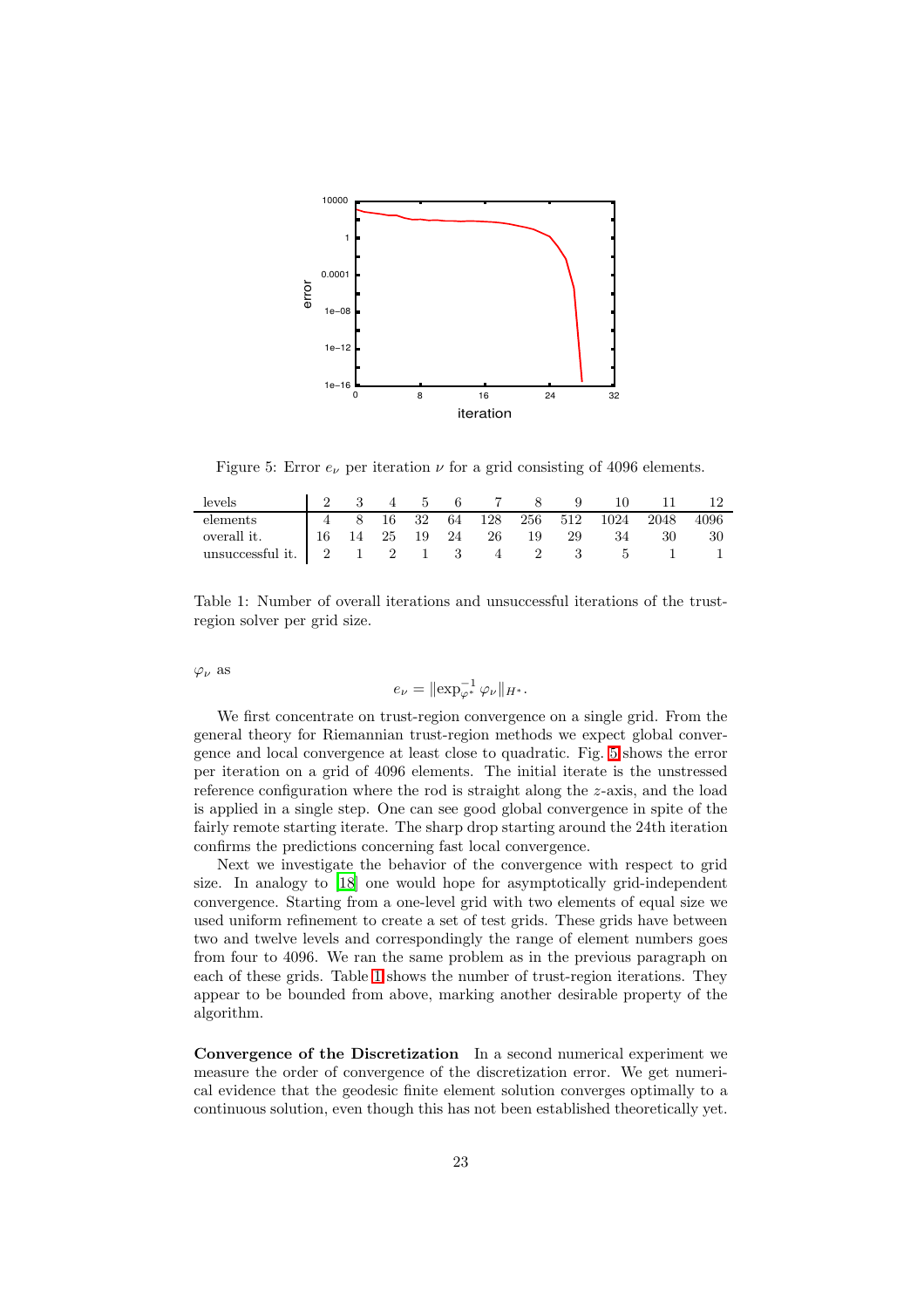

Figure 6: Measured discretization error as a function of the grid size h.

<span id="page-23-0"></span>We consider the same problem setting as above and begin by computing a solution  $\varphi^*$  on a grid  $\mathcal{G}_J$  consisting of  $n^J = 2^{16} + 1 = 65537$  evenly-space vertices. This solution  $\varphi^*$  will be our reference solution. We then compute solutions  $\varphi^i$ ,  $0 < i < 16$  on grids consisting of  $2^i + 1$  evenly-spaced vertices. To allow comparison between solutions in an algebraic setting, we interpolate the coarse solutions  $\varphi^i$  on the finest grid  $\mathcal{G}_J$ . Note that this does not lead to errors, as the geodesic finite element spaces are nested if the corresponding grids are. In an abuse of notation the interpolated solutions will again be denoted by  $\varphi^i$ . The errors with respect to the reference solution  $\varphi^*$  are then computed in three norms:

• The geodesic maximum norm

$$
\|\varphi^{i}-\varphi^{*}\|_{\infty}=\max_{v_{j}\in\mathcal{G}_{J}}\text{dist}(\varphi^{i}(v_{j}),\varphi^{*}(v_{j})),
$$

• the  $L^2$ -norm

$$
\|\varphi^i-\varphi^*\|_{L^2}=\langle \delta^i, M_6 \delta^i \rangle_{T_{\varphi^*} \text{SE}(3)^{n^J}},
$$

where  $\delta^i = \exp^{-1}((\varphi^i)^{-1}\varphi^*) \in T_{\varphi^*}SE(3)^{n^J}$  and

$$
M_6 \in \mathbb{R}^{6n \times 6n}, \qquad (M_6)_{ij} = \mathrm{Id}_{6 \times 6} \int_{[0,l]} \psi_i \psi_j \, ds
$$

is the vector-valued mass matrix on  $T_{\varphi^*}$ SE $(3)^{n^J} \simeq \mathbb{R}^{n^J \times 6}$ ;

• the  $H^1$ -seminorm

$$
\|\varphi^{i} - \varphi^{*}\|_{H^{1}} = \langle \delta^{i}, S_{6} \delta^{i} \rangle_{T_{\varphi^{*}} \text{SE}(3)^{n}} ,
$$

with  $\delta^i$  as above and

$$
S_6 \in \mathbb{R}^{6n \times 6n}, \qquad (S_6)_{ij} = \mathrm{Id}_{6 \times 6} \int_{[0,l]} \psi'_i \psi'_j ds
$$

the stiffness matrix of the Laplace problem.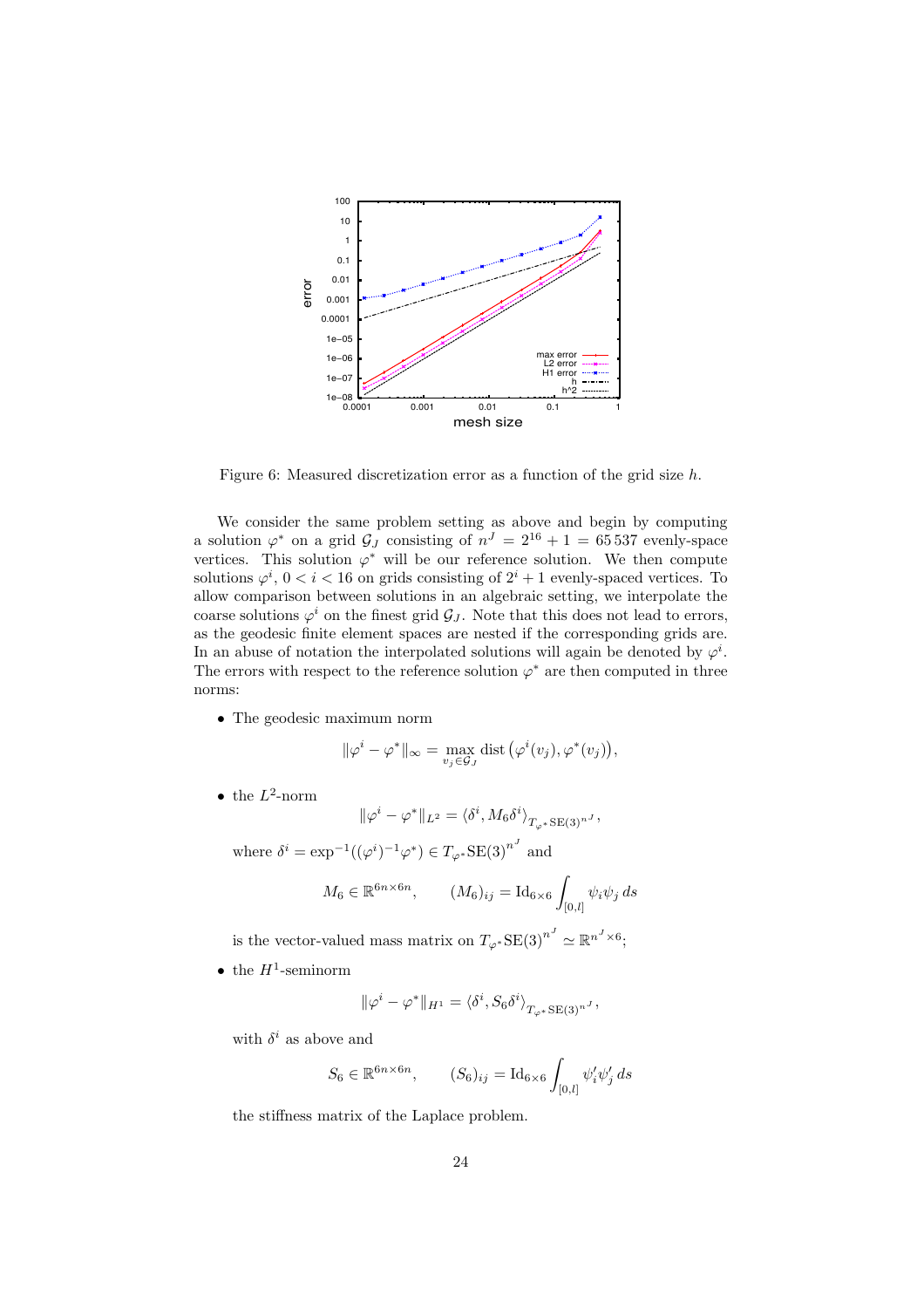The results can be seen in Fig. [6.](#page-23-0) Both the maximum norm and the  $L^2$  error decrease quadratically, whereas the  $H^1$ -seminorm decreases linearly as a function of the mesh size. This is optimal for a first-order method.

# Acknowledgment

The author would like to thank Wolfgang Müller and Christian Wieners from the University of Karlsruhe for the interesting discussions.

### <span id="page-24-1"></span>References

- [1] P.-A. Absil, R. Mahony, and R. Sepulchre. *Optimization Algorithms on Matrix Manifolds*. Princeton University Press, 2008.
- <span id="page-24-6"></span>[2] S. S. Antman. *Nonlinear problems of elasticity*, volume 107 of *Applied mathematical sciences*. Springer Verlag, Berlin, 1991.
- <span id="page-24-8"></span>[3] F. Bethuel. The approximation problem for Sobolev maps between two manifolds. *Acta Math.*, 167:153–206, 1991.
- <span id="page-24-10"></span>[4] D. Braess. *Finite Elemente*. Springer Verlag, 3rd edition, 2002.
- <span id="page-24-11"></span>[5] A. Conn, N. Gould, and P. Toint. *Trust-Region Methods*. SIAM, 2000.
- <span id="page-24-0"></span>[6] M. Crisfield and G. Jelenić. Objectivity of strain measures in the geometrically exact three-dimensional beam theory and its finite-element implementation. *Proc. R. Soc. Lond. A*, 455:1125–1147, 1999.
- <span id="page-24-5"></span>[7] D. J. Dichmann. *Hamiltonian Dynamics of a Spatial Elastica and the Stability of Solitary Waves*. PhD thesis, University of Maryland, 1994.
- <span id="page-24-3"></span>[8] M. do Carmo. *Riemannian Geometry*. Birkhäuser, 1992.
- <span id="page-24-7"></span>[9] S. Kehrbaum. *Hamiltonian Formulations of the Equilibrium Conditions Governing Elastic Rods: Qualitative Analysis and Effective Properties*. PhD thesis, University of Maryland, 1997.
- <span id="page-24-13"></span>[10] R. Kornhuber. *Adaptive Monotone Multigrid Methods for Nonlinear Variational Problems*. B.G. Teubner, 1997.
- <span id="page-24-9"></span>[11] J. Nash. The imbedding problem for Riemannian manifolds. *Ann. of Math.*, 63(1):20–63, 1956.
- <span id="page-24-12"></span>[12] A. Noor and J. Peters. Mixed models and reduced/selective integration displacement models for nonlinear analysis of curved beams. *Int. J. Numer. Methods Eng.*, 17:615–631, 1981.
- <span id="page-24-4"></span>[13] O. Sander. *Multidimensional Coupling in a Human Knee Model*. PhD thesis, Freie Universität Berlin, 2008.
- <span id="page-24-2"></span>[14] C. Sansour and W. Wagner. Multiplicative updating of the rotation tensor in the finite element analysis of rods and shells — a path independent approach. Technical Report 4, Universität Karlsruhe, Institut für Baustatik, 2002.